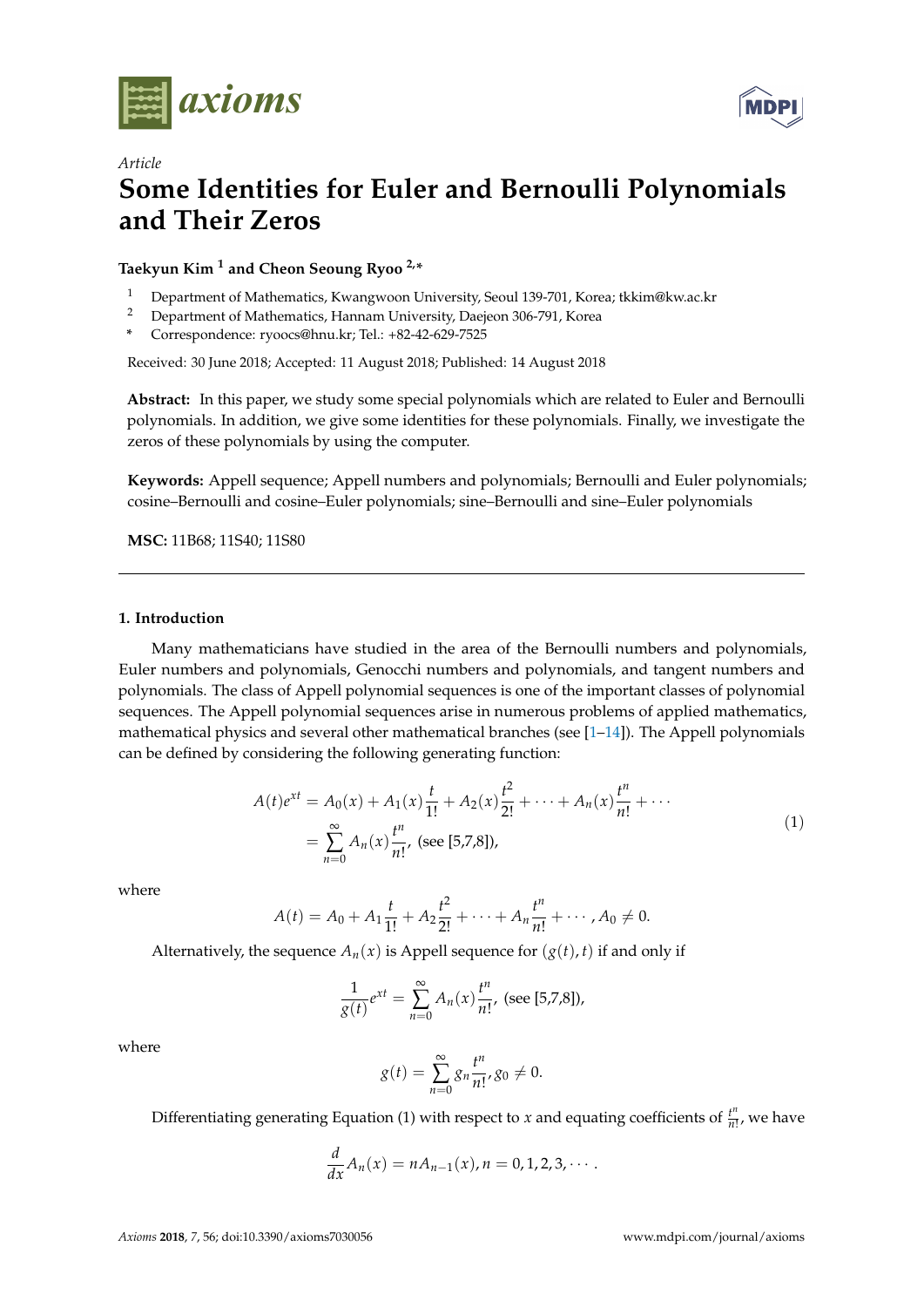The typical examples of Appell polynomials are the Bernoulli and Euler polynomials (see [\[1–](#page-18-0)[14\]](#page-18-1)). It is well known that the Bernoulli polynomials are defined by the generating function to be

$$
\frac{t}{e^t - 1} e^{xt} = \sum_{n=0}^{\infty} B_n(x) \frac{t^n}{n!}.
$$
 (2)

When  $x = 0$ ,  $B_n = B_n(0)$  are called the Bernoulli numbers. The Euler polynomials are given by the generating function to be

$$
\frac{2}{e^t + 1} e^{xt} = \sum_{n=0}^{\infty} E_n(x) \frac{t^n}{n!}.
$$
 (3)

When  $x = 0$ ,  $E_n = E_n(0)$  are called the Euler numbers.

The Bernoulli polynomials  $\mathbf{B}_n^{(r)}(x)$  of order *r* are defined by the following generating function

$$
\left(\frac{t}{e^t-1}\right)^r e^{xt} = \sum_{n=0}^{\infty} \mathbf{B}_n^{(r)}(x) \frac{t^n}{n!}, \quad (|t| < 2\pi). \tag{4}
$$

The Frobenius–Euler polynomials of order  $r$ , denoted by  $\mathbf{H}_n^{(r)}(u,x)$ , are defined as

$$
\left(\frac{1-u}{e^t-u}\right)^r e^{xt} = \sum_{n=0}^{\infty} \mathbf{H}_n^{(r)}(u,x) \frac{t^n}{n!}.
$$
\n
$$
(5)
$$

The values at  $x = 0$  are called Frobenius–Euler numbers of order  $r$ ; when  $r = 1$ , the polynomials or numbers are called ordinary Frobenius–Euler polynomials or numbers.

In this paper, we study some special polynomials which are related to Euler and Bernoulli polynomials. In addition, we give some identities for these polynomials. Finally, we investigate the zeros of these polynomials by using the computer.

#### **2. Cosine–Bernoulli, Sine–Bernoulli, Cosine–Euler and Sine–Euler Polynomials**

In this section, we define the cosine–Bernoulli, sine–Bernoulli, cosine–Euler and sine–Euler polynomials. Now, we consider the Euler polynomials that are given by the generating function to be

$$
\frac{2}{e^t+1}e^{(x+iy)t} = \sum_{n=0}^{\infty} E_n(x+iy)\frac{t^n}{n!}.
$$
 (6)

On the other hand, we observe that

$$
e^{(x+iy)t} = e^{xt}e^{iyt} = e^{xt}(\cos yt + i\sin yt).
$$
\n(7)

From Equations (6) and (7), we have

$$
\sum_{n=0}^{\infty} E_n(x+iy)\frac{t^n}{n!} = \frac{2}{e^t+1}e^{(x+iy)t} = \frac{2}{e^t+1}e^{xt}(\cos yt + i\sin yt),
$$
\n(8)

and

$$
\sum_{n=0}^{\infty} E_n(x - iy) \frac{t^n}{n!} = \frac{2}{e^t + 1} e^{(x - iy)t} = \frac{2}{e^t + 1} e^{xt} (\cos yt - i \sin yt).
$$
 (9)

Thus, by (8) and (9), we can derive

$$
\frac{2}{e^t + 1} e^{xt} \cos yt = \sum_{n=0}^{\infty} \left( \frac{E_n(x + iy) + E_n(x - iy)}{2} \right) \frac{t^n}{n!},
$$
(10)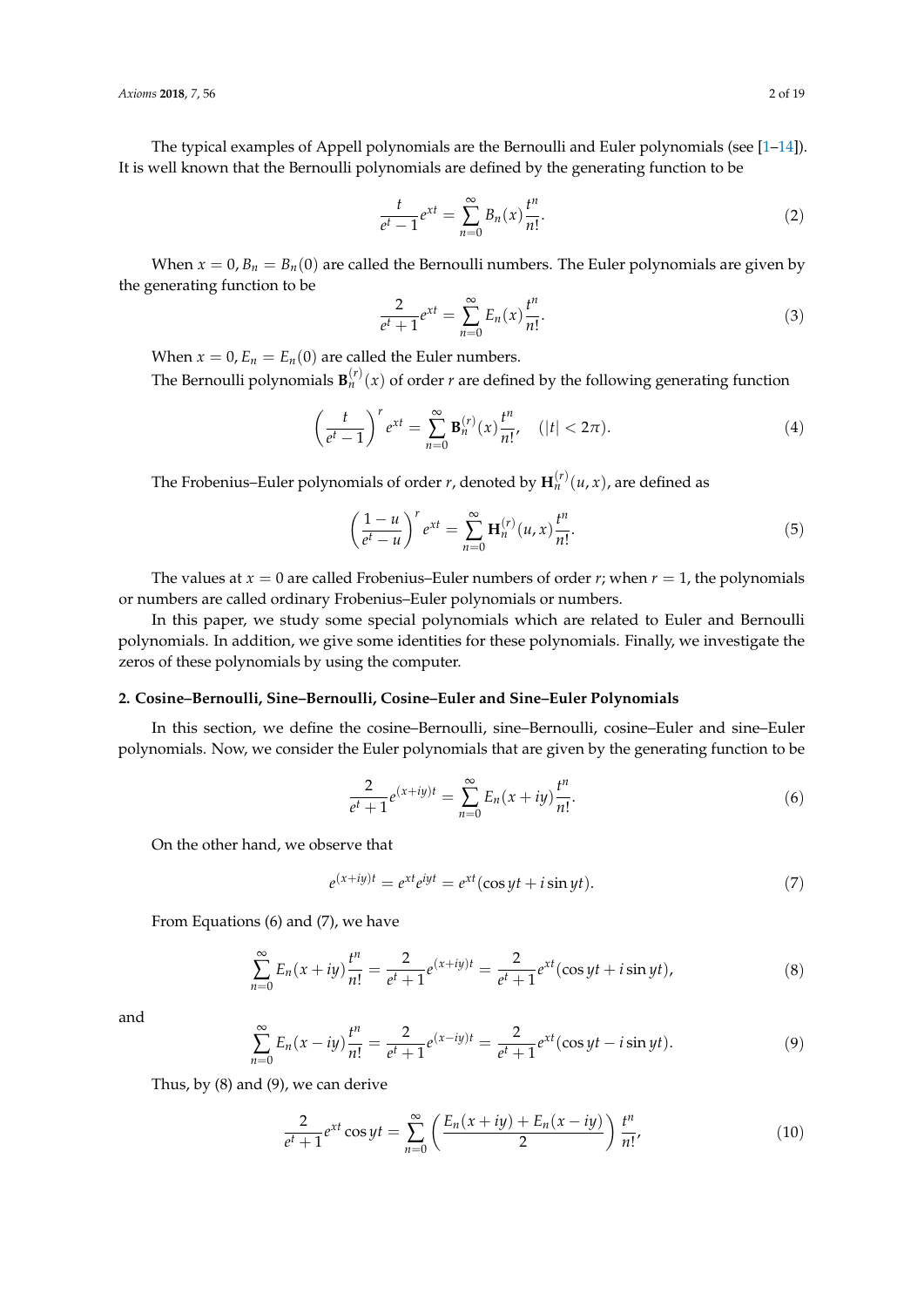$$
\frac{2}{e^t + 1} e^{xt} \sin yt = \sum_{n=0}^{\infty} \left( \frac{E_n(x + iy) - E_n(x - iy)}{2i} \right) \frac{t^n}{n!}.
$$
 (11)

It follows that we define the following cosine–Euler polynomials and sine–Euler polynomials.

**Definition 1.** The cosine–Euler polynomials  $E_n^{(C)}(x,y)$  and sine–Euler polynomials  $E_n^{(S)}(x,y)$  are defined by *means of the generating functions*

$$
\sum_{n=0}^{\infty} E_n^{(C)}(x, y) \frac{t^n}{n!} = \frac{2}{e^t + 1} e^{xt} \cos yt,
$$
\n(12)

*and*

$$
\sum_{n=0}^{\infty} E_n^{(S)}(x, y) \frac{t^n}{n!} = \frac{2}{e^t + 1} e^{xt} \sin yt,
$$
\n(13)

*respectively.*

Note that  $E_n^{(C)}(x,0) = E_n(x), E_n^{(S)}(x,0) = 0, (n \ge 0)$ . The cosine–Euler and sine–Euler polynomials can be determined explicitly. A few of them are

$$
E_0^{(C)}(x,y) = 1, \quad E_1^{(C)}(x,y) = -\frac{1}{2} + x,
$$
  
\n
$$
E_2^{(C)}(x,y) = -x + x^2 - y^2,
$$
  
\n
$$
E_3^{(C)}(x,y) = \frac{1}{4} - \frac{3x^2}{2} + x^3 + \frac{3y^2}{2} - 3xy^2,
$$
  
\n
$$
E_4^{(C)}(x,y) = x - 2x^3 + x^4 + 6xy^2 - 6x^2y^2 + y^4,
$$

and

$$
E_0^{(S)}(x,y) = 0, \quad E_1^{(S)}(x,y) = y,
$$
  
\n
$$
E_2^{(S)}(x,y) = -y + 2xy,
$$
  
\n
$$
E_3^{(S)}(x,y) = -3xy + 3x^2y - y^3,
$$
  
\n
$$
E_4^{(S)}(x,y) = y - 6x^2y + 4x^3y + 2y^3 - 4xy^3.
$$

By (10)–(13), we have

$$
E_n^{(C)}(x,y) = \frac{E_n(x+iy) + E_n(x-iy)}{2},
$$
  
\n
$$
E_n^{(S)}(x,y) = \frac{E_n(x+iy) - E_n(x-iy)}{2i}.
$$

Clearly, we can get the following explicit representations of  $E_n(x + iy)$ 

$$
E_n(x+iy) = \sum_{k=0}^n {n \choose k} (x+iy)^{n-k} E_k,
$$
  

$$
E_n(x+iy) = \sum_{k=0}^n {n \choose k} (iy)^{n-k} E_k(x).
$$

Let

$$
e^{xt}\cos yt = \sum_{k=0}^{\infty} C_k(x,y) \frac{t^k}{k!}, \qquad e^{xt}\sin yt = \sum_{k=0}^{\infty} S_k(x,y) \frac{t^k}{k!}.
$$
 (14)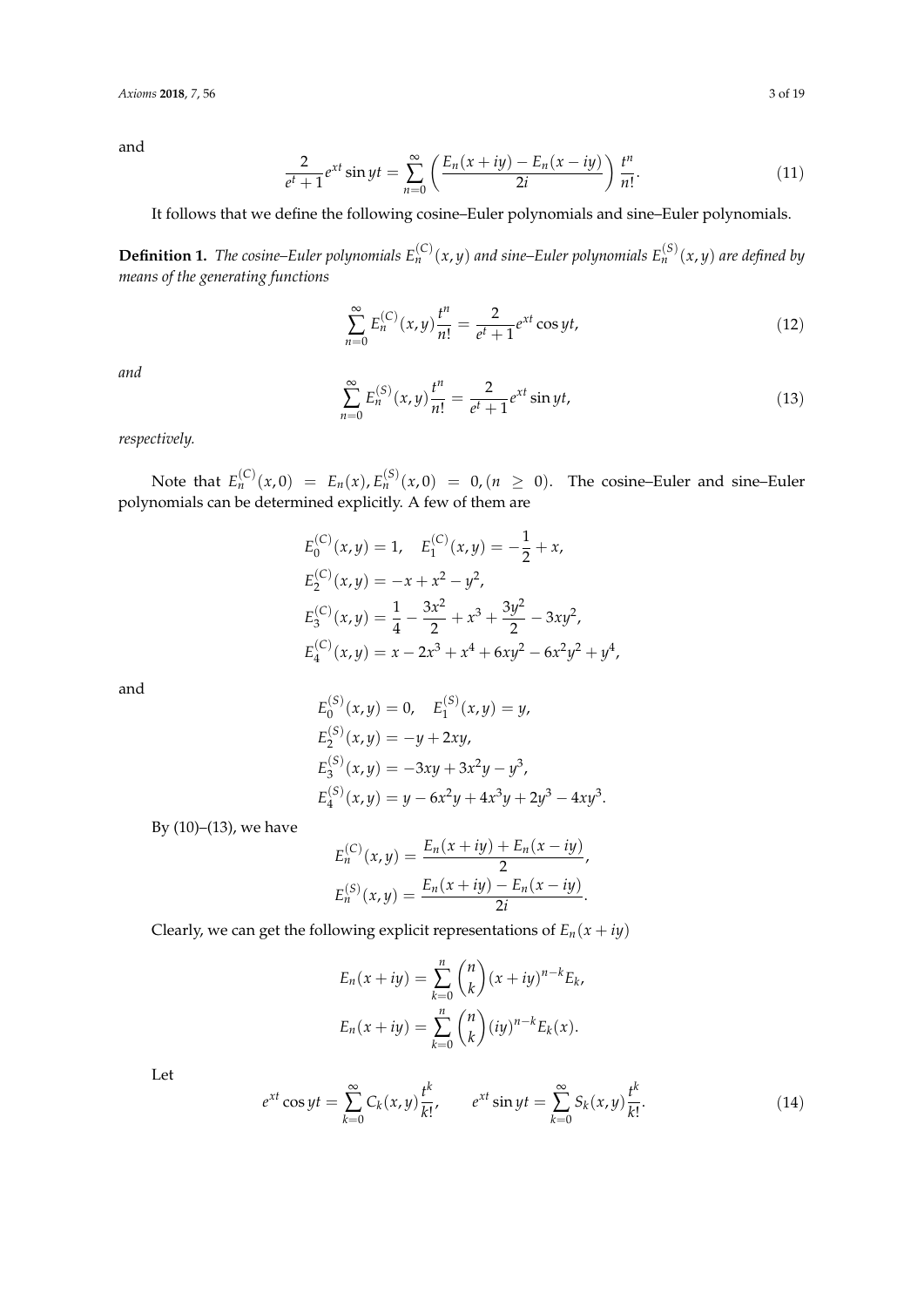Then, by Taylor expansions of *e xt* cos *yt* and *e xt* sin *yt*, we get

$$
e^{xt}\cos yt = \sum_{k=0}^{\infty} \left(\sum_{m=0}^{\lfloor \frac{k}{2} \rfloor} {k \choose 2m} (-1)^m x^{k-2m} y^{2m}\right) \frac{t^k}{k!}
$$
(15)

and

$$
e^{xt}\sin yt = \sum_{k=0}^{\infty} \left(\sum_{m=0}^{\lfloor \frac{k-1}{2} \rfloor} {k \choose 2m+1} (-1)^m x^{k-2m-1} y^{2m+1}\right) \frac{t^k}{k!},\tag{16}
$$

where  $\lbrack \quad \rbrack$  denotes taking the integer part. By (14)–(16), we get

$$
C_k(x,y) = \sum_{m=0}^{\lfloor \frac{k}{2} \rfloor} {k \choose 2m} (-1)^m x^{k-2m} y^{2m},
$$

and

$$
S_k(x,y) = \sum_{m=0}^{\left[\frac{k-1}{2}\right]} \binom{k}{2m+1} (-1)^m x^{k-2m-1} y^{2m+1}, (k \ge 0).
$$

The two polynomials can be determined explicitly. A few of them are

$$
C_0(x,y) = 1, \quad C_1(x,y) = x, \quad C_2(x,y) = x^2 - y^2,
$$
  
\n
$$
C_3(x,y) = x^3 - 3xy^2, \quad C_4(x,y) = x^4 - 6x^2y^2 + y^4,
$$
  
\n
$$
C_5(x,y) = x^5 - 10x^3y^2 + 5xy^4, \quad C_6(x,y) = x^6 - 15x^4y^2 + 15x^2y^4 - y^6,
$$

and

$$
S_0(x, y) = 0, \quad S_1(x, y) = y, \quad S_2(x, y) = 2xy,
$$
  
\n
$$
S_3(x, y) = 3x^2y - y^3, \quad S_4(x, y) = 4x^3y - 4xy^3,
$$
  
\n
$$
S_5(x, y) = 5x^4y - 10x^2y^3 + y^5, \quad S_6(x, y) = 6x^5y - 20x^3y^3 + 6xy^5.
$$

Now, we observe that

$$
\frac{2}{e^t + 1} e^{xt} \cos yt = \left(\sum_{l=0}^{\infty} E_l \frac{t^l}{l!} \right) \left(\sum_{m=0}^{\infty} C_m(x, y) \frac{t^m}{m!} \right)
$$

$$
= \sum_{n=0}^{\infty} \left(\sum_{l=0}^n {n \choose l} E_l C_{n-l}(x, y) \right) \frac{t^n}{n!}.
$$
(17)

Therefore, we obtain the following theorem:

**Theorem 1.** *For*  $n \geq 0$ *, we have* 

$$
E_n^{(C)}(x,y) = \sum_{l=0}^n \binom{n}{l} E_l C_{n-l}(x,y)
$$

$$
E_n^{(S)}(x,y) = \sum_{l=0}^n \binom{n}{l} E_l S_{n-l}(x,y).
$$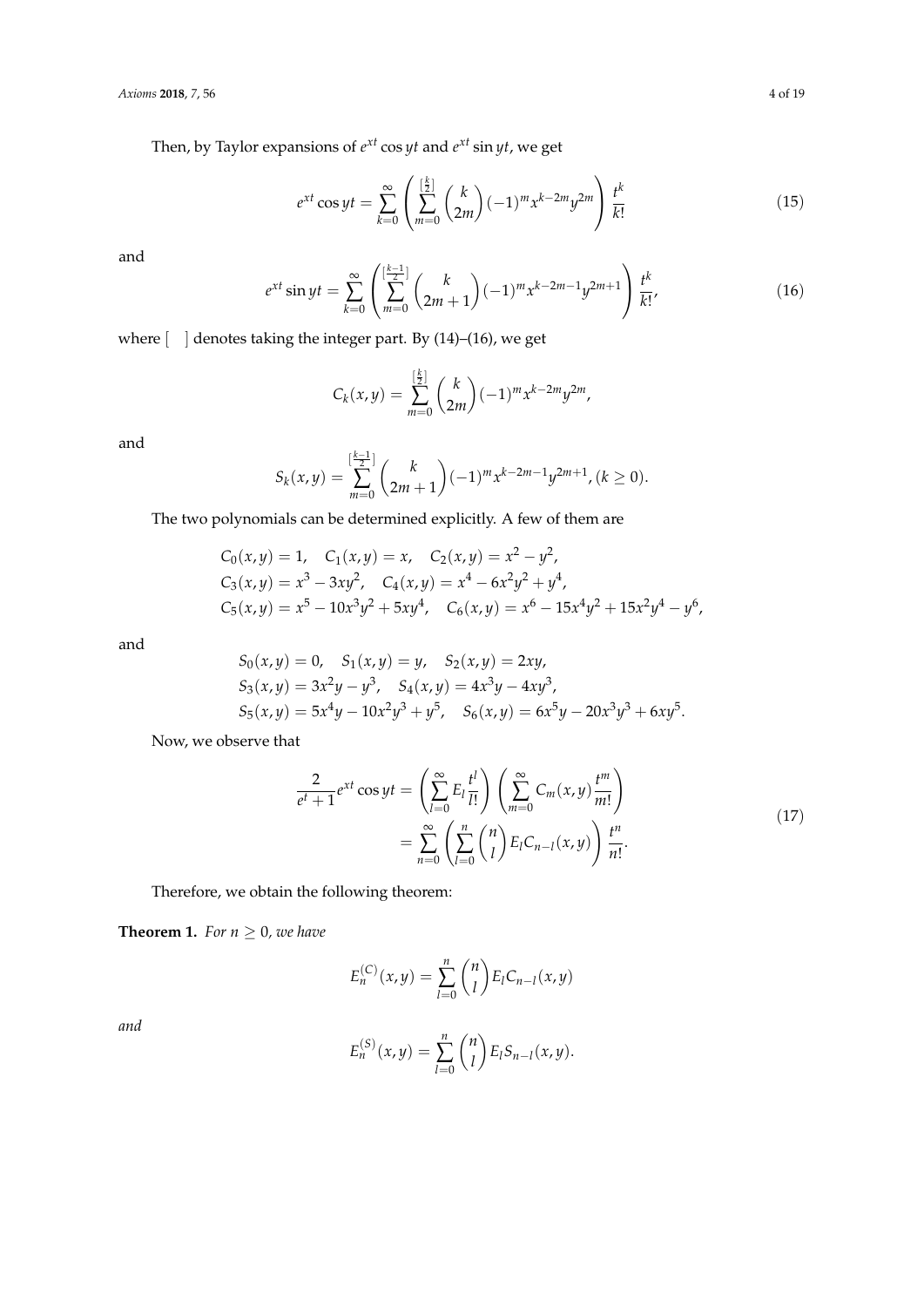From (12), we have

$$
2e^{xt}\cos yt = \left(\sum_{l=0}^{\infty} E_l^{(C)}(x, y)\frac{t^l}{l!}\right)(e^t + 1)
$$
  
= 
$$
\sum_{n=0}^{\infty} \left(\sum_{l=0}^n {n \choose l} E_l^{(C)}(x, y) + E_n^{(C)}(x, y)\right) \frac{t^n}{n!}.
$$
 (18)

By (14) and (18), we get

$$
C_n(x,y) = \frac{1}{2} \left( \sum_{l=0}^n \binom{n}{l} E_l^{(C)}(x,y) + E_n^{(C)}(x,y) \right). \tag{19}
$$

Therefore, we obtain the following theorem:

**Theorem 2.** *For*  $n \geq 0$ *, we have* 

$$
C_n(x,y) = \frac{1}{2} \left( \sum_{l=0}^n {n \choose l} E_l^{(C)}(x,y) + E_n^{(C)}(x,y) \right),
$$

*and*

$$
S_n(x,y) = \frac{1}{2} \left( \sum_{l=0}^n \binom{n}{l} E_l^{(S)}(x,y) + E_n^{(S)}(x,y) \right).
$$

From (12), we note that

$$
\sum_{n=0}^{\infty} E_n^{(C)} (1 - x, y) \frac{t^n}{n!} = \frac{2}{e^t + 1} e^{(1 - x)t} \cos yt
$$
  
\n
$$
= \frac{2}{e^{-t} + 1} e^{-xt} \cos (-yt)
$$
  
\n
$$
= \left( \sum_{l=0}^{\infty} (-1)^l E_l \frac{t^l}{l!} \right) \left( \sum_{m=0}^{\infty} (-1)^m C_{m}(x, y) \frac{t^m}{m!} \right)
$$
  
\n
$$
= \sum_{n=0}^{\infty} \left( \sum_{l=0}^n {n \choose l} E_l C_{n-l}(x, y) \right) \frac{(-1)^n}{n!} t^n.
$$
 (20)

Therefore, we obtain the following theorem:

**Theorem 3.** *For*  $n \geq 0$ *, we have* 

$$
E_n^{(C)}(1-x,y) = (-1)^n \sum_{l=0}^n \binom{n}{l} E_l C_{n-l}(x,y)
$$
  
=  $(-1)^n E_n^{(C)}(x,y),$ 

$$
E_n^{(S)}(1-x,y) = (-1)^{n+1} E_n^{(S)}(x,y)
$$
  
=  $(-1)^{n+1} \sum_{l=0}^n {n \choose l} E_l S_{n-l}(x,y).$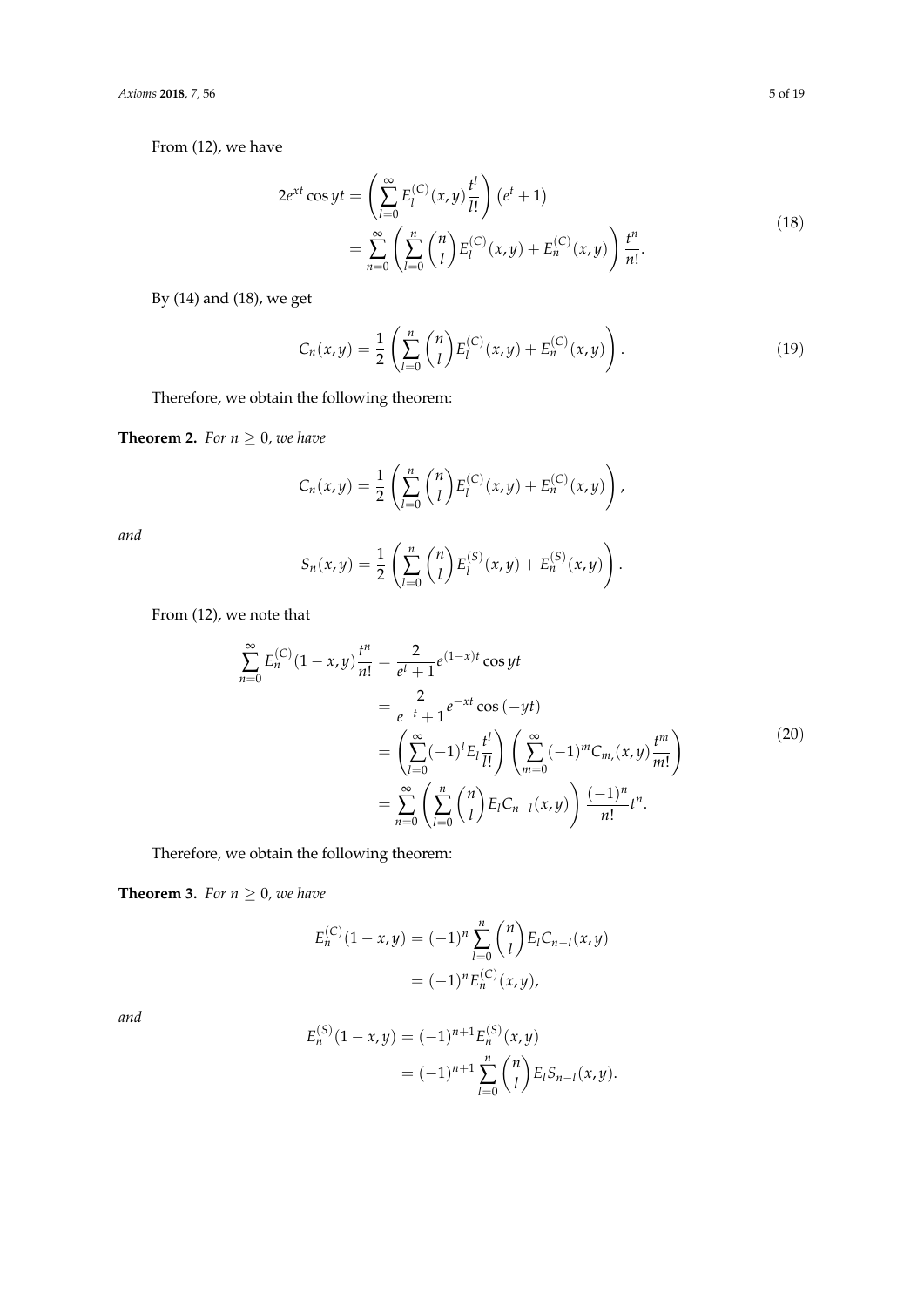Now, we observe that

$$
\sum_{n=0}^{\infty} E_n^{(C)}(x+1,y) \frac{t^n}{n!} = \frac{2}{e^t+1} e^{(x+1)t} \cos yt
$$
  

$$
= \frac{2}{e^t+1} e^{xt} (e^t - 1 + 1) \cos yt
$$
  

$$
= 2e^{xt} \cos yt - \frac{2}{e^t+1} e^{xt} \cos yt
$$
  

$$
= \sum_{n=0}^{\infty} \left( 2C_n(x,y) - E_n^{(C)}(x,y) \right) \frac{t^n}{n!}.
$$
 (21)

By comparing the coefficients on the both sides, we get

$$
E_n^{(C)}(x+1,q) + E_n^{(C)}(x,y) = 2C_n(x,y), \ (n \ge 0).
$$
 (22)

Therefore, we obtain the following theorem:

<span id="page-5-0"></span>**Theorem 4.** *For*  $n \geq 0$ *, we have* 

$$
E_n^{(C)}(x+1,y)+E_n^{(C)}(x,y)=2C_n(x,y),
$$

*and*

$$
E_n^{(S)}(x+1,y)+E_n^{(S)}(x,y)=2S_n(x,y).
$$

From (14) and (15), we have

$$
\sum_{k=0}^{\infty} C_k(0, y) \frac{t^k}{k!} = \sum_{m=0}^{\infty} (-1)^m y^{2m} \frac{t^{2m}}{(2m)!}.
$$
 (23)

Therefore, by Theorem [4](#page-5-0) and (23), we obtain the following corollary:

**Corollary 1.** *For*  $n \geq 0$ *, we have* 

$$
E_{2n}^{(C)}(1,y) + E_{2n}^{(C)}(0,y) = 2(-1)^n y^{2n},
$$

*and*

$$
E_{2n+1}^{(S)}(1,y) + E_{2n+1}^{(S)}(0,y) = 2(-1)^n y^{2n+1}.
$$

By (12), we get

$$
\sum_{n=0}^{\infty} E_n^{(C)}(x+r,y) \frac{t^n}{n!} = \left(\frac{2e^{xt}}{e^t+1} \cos yt\right) e^{rt}
$$

$$
= \left(\sum_{l=0}^{\infty} E_l^{(C)}(x,y) \frac{t^l}{l!} \right) \left(\sum_{k=0}^{\infty} r^k \frac{t^k}{k!} \right)
$$

$$
= \sum_{n=0}^{\infty} \left(\sum_{k=0}^n {n \choose k} E_k^{(C)}(x,y) r^{n-k} \right) \frac{t^n}{n!}.
$$
 (24)

Therefore, by comparing the coefficients on the both sides, we obtain the following theorem:

<span id="page-5-1"></span>**Theorem 5.** *For*  $n \geq 0, r \in \mathbb{N}$ *, we have*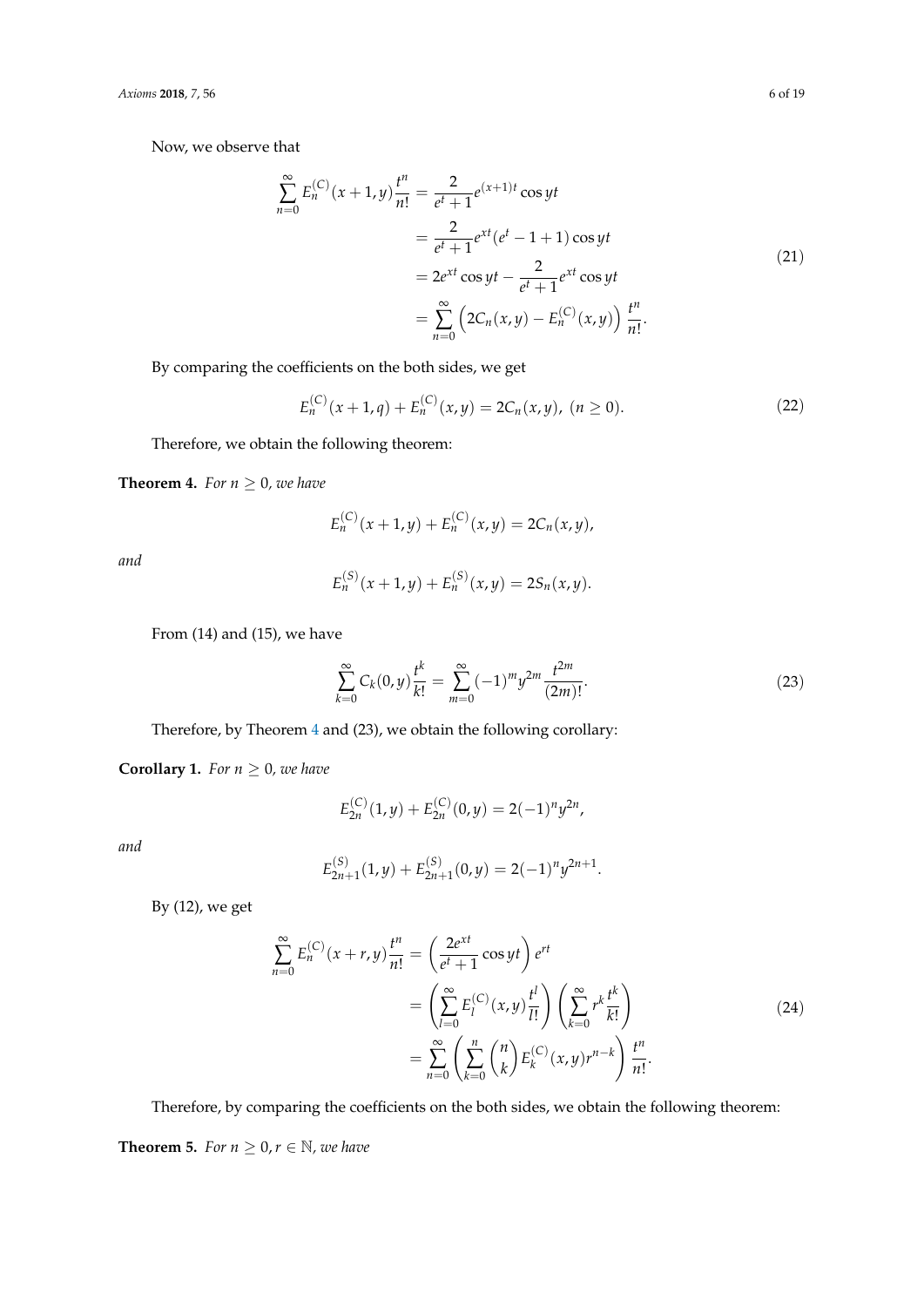$$
E_n^{(C)}(x+r,y) = \sum_{k=0}^n {n \choose k} E_k^{(C)}(x,y)r^{n-k},
$$

$$
E_n^{(S)}(x+r,y) = \sum_{k=0}^n {n \choose k} E_k^{(S)}(x,y)r^{n-k}.
$$

Taking  $r = 1$  in Theorem [5,](#page-5-1) we obtain the following corollary:

<span id="page-6-0"></span>**Corollary 2.** *For*  $n \geq 0$ *, we have* 

$$
2C_n(x,y) = E_n^{(C)}(x,y) + \sum_{k=0}^n {n \choose k} E_k^{(C)}(x,y),
$$

*and*

$$
2S_n(x,y) = E_n^{(S)}(x,y) + \sum_{k=0}^n {n \choose k} E_k^{(S)}(x,y).
$$

From Corollary [2,](#page-6-0) we note that

$$
E_n^{(C)}(0,y) + \sum_{k=0}^n \binom{n}{k} E_k^{(C)}(0,y) = \begin{cases} 0, & \text{if } n = 2m+1, \\ 2(-1)^m y^{2m}, & \text{if } n = 2m, \end{cases} \tag{25}
$$

and

$$
E_n^{(S)}(0,y) + \sum_{k=0}^n \binom{n}{k} E_k^{(S)}(0,y) = \begin{cases} 2(-1)^m y^{2m+1}, & \text{if } n = 2m+1, \\ 0, & \text{if } n = 2m. \end{cases}
$$
 (26)

By (12), we get

$$
\sum_{n=1}^{\infty} \frac{\partial}{\partial x} E_n^{(C)}(x, y) \frac{t^n}{n!} = \frac{\partial}{\partial x} \left( \frac{2}{e^t + 1} e^{xt} \cos yt \right)
$$

$$
= \frac{2}{e^t + 1} t e^{xt} \cos yt
$$

$$
= \sum_{n=1}^{\infty} \left( n E_{n-1}^{(C)}(x, y) \right) \frac{t^n}{n!}.
$$
 (27)

Comparing the coefficients on the both sides of (27), we have

$$
\frac{\partial}{\partial x} E_n^{(C)}(x,y) = n E_{n-1}^{(C)}(x,y).
$$

Similarly, for  $n \geq 1$ , we have

$$
\frac{\partial}{\partial x} E_n^{(S)}(x, y) = n E_{n-1}^{(S)}(x, y),
$$
  
\n
$$
\frac{\partial}{\partial y} E_n^{(C)}(x, y) = -n E_{n-1}^{(S)}(x, y),
$$
  
\n
$$
\frac{\partial}{\partial y} E_n^{(S)}(x, y) = n E_{n-1}^{(C)}(x, y).
$$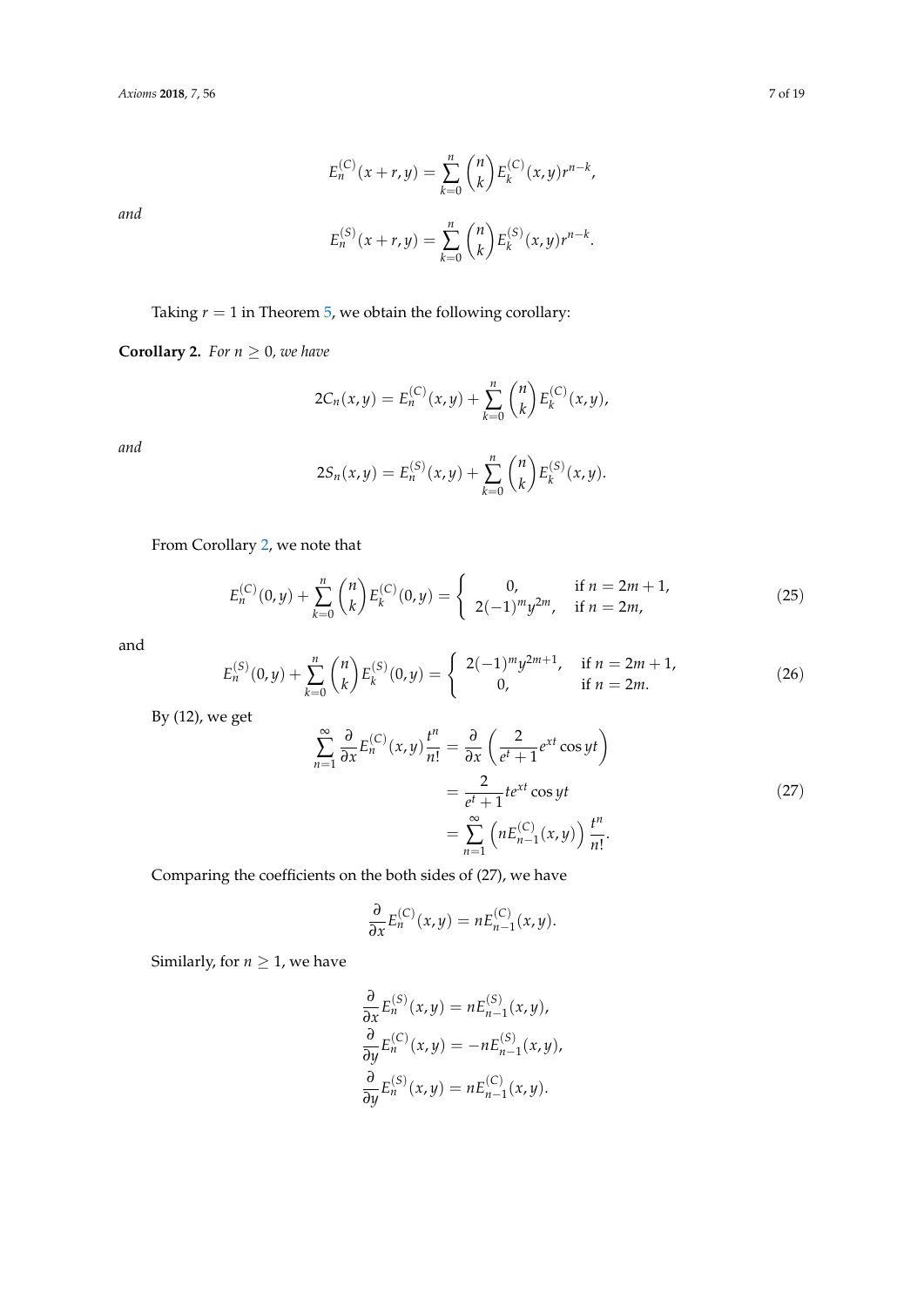Now, we consider the Bernoulli polynomials that are given by the generating function to be

$$
\frac{t}{e^t - 1} e^{(x+iy)t} = \sum_{n=0}^{\infty} B_n(x+iy) \frac{t^n}{n!}.
$$

We also have

$$
\sum_{n=0}^{\infty} B_n(x+iy)\frac{t^n}{n!} = \frac{t}{e^t - 1}e^{(x+iy)t} = \frac{t}{e^t - 1}e^{xt}(\cos yt + i\sin yt),
$$
\n(28)

and

$$
\sum_{n=0}^{\infty} B_n(x - iy) \frac{t^n}{n!} = \frac{t}{e^t - 1} e^{(x - iy)t} = \frac{t}{e^t - 1} e^{xt} (\cos yt - i \sin yt).
$$
 (29)

Thus, by (28) and (29), we can derive

$$
\frac{t}{e^t - 1} e^{xt} \cos yt = \sum_{n=0}^{\infty} \left( \frac{B_n(x + iy) + B_n(x - iy)}{2} \right) \frac{t^n}{n!},
$$
 (30)

and

$$
\frac{t}{e^t - 1} e^{xt} \sin yt = \sum_{n=0}^{\infty} \left( \frac{B_n(x + iy) - B_n(x - iy)}{2i} \right) \frac{t^n}{n!}.
$$
 (31)

It follows that we define the following cosine–Bernoulli and sine–Bernoulli polynomials.

**Definition 2.** The cosine–Bernoulli polynomials  $B_n^{(C)}(x,y)$  and sine–Bernoulli polynomials  $B_n^{(S)}(x,y)$  are *defined by means of the generating functions*

$$
\sum_{n=0}^{\infty} B_n^{(C)}(x, y) \frac{t^n}{n!} = \frac{t}{e^t - 1} e^{xt} \cos yt,
$$
\n(32)

*and*

$$
\sum_{n=0}^{\infty} B_n^{(S)}(x, y) \frac{t^n}{n!} = \frac{t}{e^t - 1} e^{xt} \sin yt,
$$
\n(33)

*respectively.*

By (30), (31), (32), and (33), we have

$$
B_n^{(C)}(x,y) = \frac{B_n(x+iy) + B_n(x-iy)}{2},
$$
  
\n
$$
B_n^{(S)}(x,y) = \frac{B_n(x+iy) - B_n(x-iy)}{2i}.
$$

Note that  $B_n^{(C)}(x,0) = B_n(x)$  are the Bernoulli polynomials. The cosine–Bernoulli and sine–Bernoulli polynomials can be determined explicitly. A few of them are

$$
B_0^{(C)}(x,y) = 1, \quad B_1^{(C)}(x,y) = -\frac{1}{2} + x,
$$
  
\n
$$
B_2^{(C)}(x,y) = \frac{1}{6} - x + x^2 - y^2,
$$
  
\n
$$
B_3^{(C)}(x,y) = \frac{x}{2} - \frac{3x^2}{2} + x^3 + \frac{3y^2}{2} - 3xy^2,
$$
  
\n
$$
B_4^{(C)}(x,y) = -\frac{1}{30} + x^2 - 2x^3 + x^4 - y^2 + 6xy^2 - 6x^2y^2 + y^4,
$$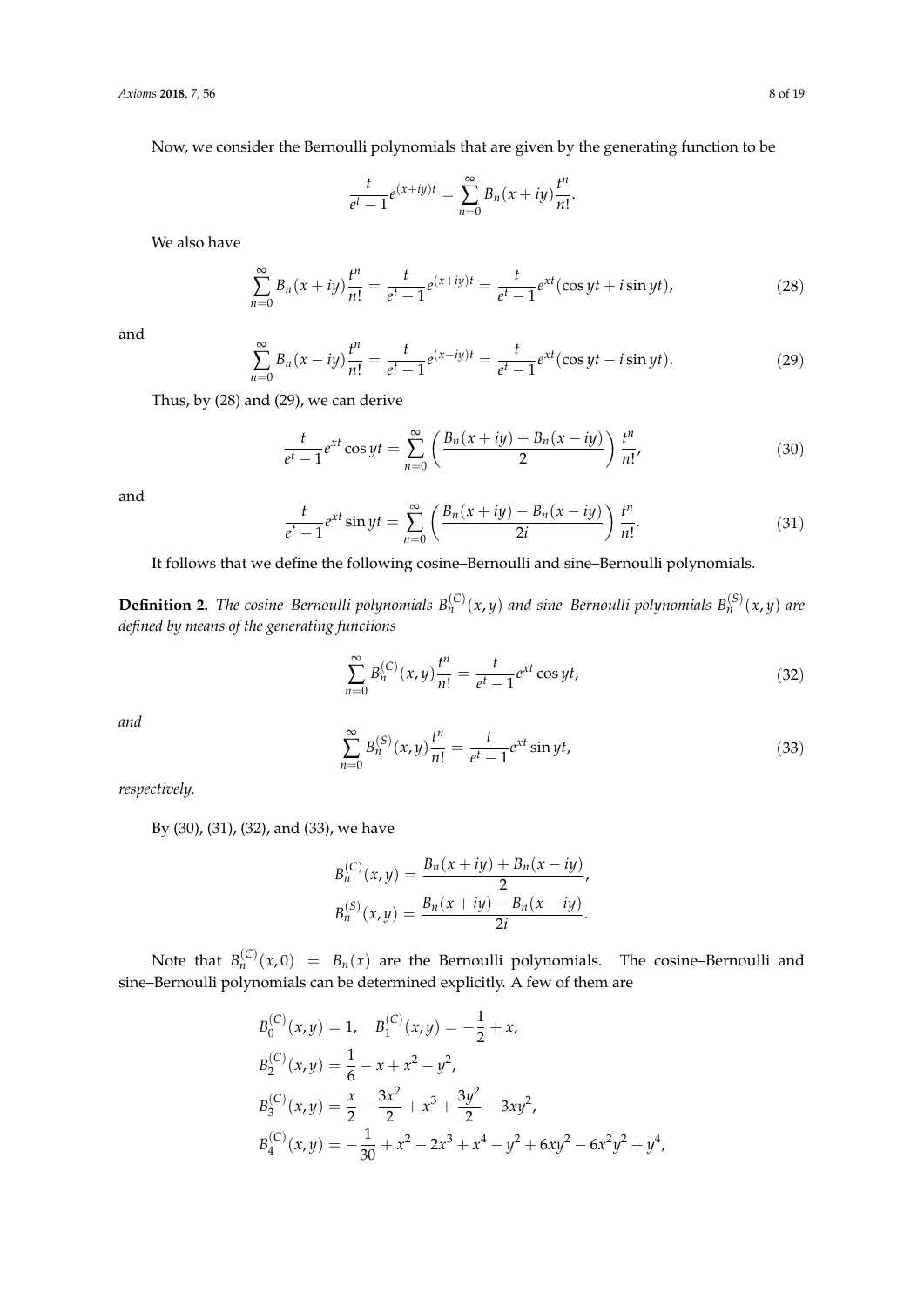$$
B_0^{(S)}(x,y) = 0, \quad B_1^{(S)}(x,y) = y, \quad B_2^{(S)}(x,y) = -y + 2xy,
$$
  
\n
$$
B_3^{(S)}(x,y) = \frac{y}{2} - 3xy + 3x^2y - y^3,
$$
  
\n
$$
B_4^{(S)}(x,y) = 2xy - 6x^2y + 4x^3y + 2y^3 - 4xy^3.
$$

From (32), we have

$$
\sum_{n=0}^{\infty} B_n^{(C)}(x, y) \frac{t^n}{n!} = \frac{t}{e^t - 1} e^{xt} \cos yt,\n= \left( \sum_{l=0}^{\infty} B_n \frac{t^l}{l!} \right) \left( \sum_{m=0}^{\infty} C_m(x, y) \frac{t^m}{m!} \right)\n= \sum_{n=0}^{\infty} \left( \sum_{l=0}^n {n \choose l} B_l C_{n-l}(x, y) \right) \frac{t^n}{n!}.
$$
\n(34)

Comparing the coefficients on the both sides of (34), we obtain the following theorem:

**Theorem 6.** *For*  $n \geq 0$ *, we have* 

$$
B_n^{(C)}(x,y) = \sum_{l=0}^n \binom{n}{l} B_l C_{n-l}(x,y),
$$

*and*

$$
B_n^{(S)}(x,y) = \sum_{l=0}^n \binom{n}{l} B_l S_{n-l}(x,y).
$$

By replacing *x* by 1 − *x* in (32), we get

$$
\sum_{n=0}^{\infty} B_n^{(C)} (1 - x, y) \frac{t^n}{n!} = \frac{t}{e^t - 1} e^{(1 - x)t} \cos yt
$$
  
= 
$$
\frac{t}{1 - e^{-t}} e^{-xt} \cos yt
$$
  
= 
$$
\sum_{n=0}^{\infty} (-1)^n B_n(x, y) \frac{t^n}{n!}.
$$
 (35)

Therefore, we obtain the following theorem:

**Theorem 7.** *For*  $n \geq 0$ *, we have* 

$$
B_n^{(C)}(1-x,y) = (-1)^n B_n^{(C)}(x,y),
$$

$$
B_n^{(S)}(1-x,y) = (-1)^{n+1} B_n^{(S)}(x,y).
$$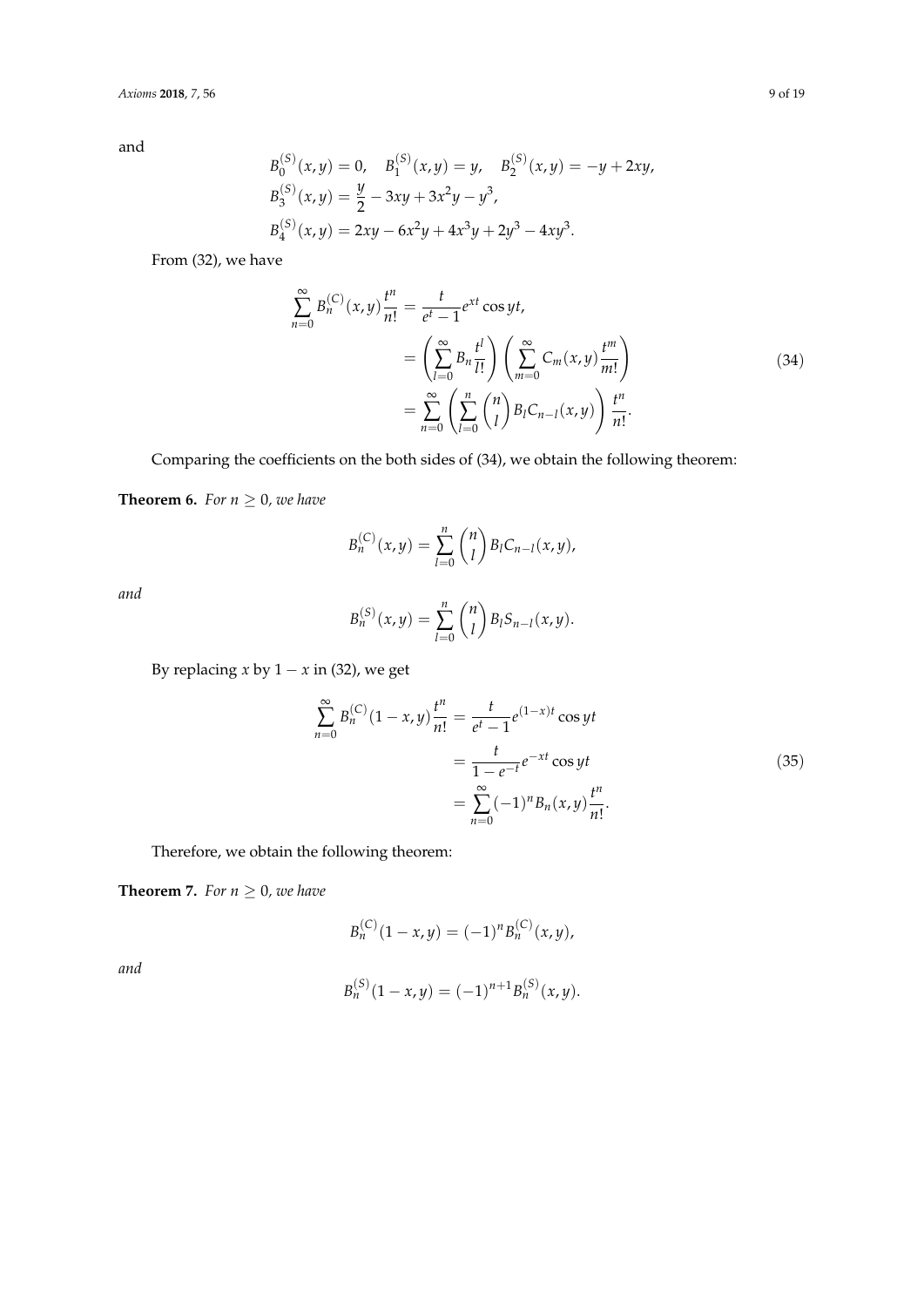Now, we observe that

$$
\sum_{n=0}^{\infty} B_n^{(C)}(x+1,q) \frac{t^n}{n!} = \frac{t}{e^t - 1} e^{(x+1)t} \cos yt
$$
  
=  $te^{xt} \cos yt + \frac{t}{e^t - 1} e^{xt} \cos yt$   
=  $\sum_{n=1}^{\infty} nC_{n-1}(x,y) \frac{t^n}{n!} + \sum_{n=0}^{\infty} B_n^{(C)}(x,y) \frac{t^n}{n!}$   
=  $\sum_{n=0}^{\infty} \left( nC_{n-1}(x,y) + B_n^{(C)}(x,y) \right) \frac{t^n}{n!}.$  (36)

Thus, by (36), we get

$$
B_n^{(C)}(x+1,y) = nC_{n-1}(x,y) + B_n^{(C)}(x,y), (n \ge 1).
$$
 (37)

Therefore, by (37), we obtain the following theorem:

**Theorem 8.** *For*  $n \geq 1$ *, we have* 

$$
B_n^{(C)}(x+1,y)-B_n^{(C)}(x,y)=nC_{n-1}(x,y),
$$

*and*

$$
B_n^{(S)}(x+1,y)-B_n^{(S)}(x,y)=nS_{n-1}(x,y).
$$

Now, we define the new type polynomials that are given by the generating functions to be

$$
\frac{2}{e^t + 1} \cos yt = \sum_{n=0}^{\infty} E_n^{(C)}(y) \frac{t^n}{n!},
$$
\n(38)

and

$$
\frac{2}{e^t + 1} \sin yt = \sum_{n=0}^{\infty} E_n^{(S)}(y) \frac{t^n}{n!},
$$
\n(39)

respectively.

Note that  $E_n^{(C)}(0)=E_n$ ,  $E_n^{(S)}(0)=0$ ,  $E_n^{(C)}(0,y)=E_n^{(C)}(y)$ ,  $E_n^{(S)}(0,y)=E_n^{(S)}(y)$ ,  $(n\geq 0).$  The new type polynomials can be determined explicitly. A few of them are

$$
E_0^{(C)}(y) = 1, \quad E_1^{(C)}(x,y) = -\frac{1}{2}, \quad E_2^{(C)}(x,y) = -y^2, \quad E_3^{(C)}(y) = \frac{1}{4} + \frac{3y^2}{2},
$$
  

$$
E_4^{(C)}(y) = y^4, \quad E_5^{(C)}(y) = -\frac{1}{2} - \frac{5y^2}{2} - \frac{5y^4}{2}, \quad E_6^{(C)}(y) = -y^6,
$$

and

$$
E_0^{(S)}(x,y) = 0, \quad E_1^{(S)}(x,y) = y, \quad E_2^{(S)}(x,y) = -y, \quad E_3^{(S)}(x,y) = -y^3,
$$
  

$$
E_4^{(S)}(x,y) = y + 2y^3 \quad E_5^{(S)}(x,y) = y^5, \quad E_6^{(S)}(x,y) = -3y - 5y^3 - 3y^5.
$$

From (38) and (39), we derive the following equations:

$$
\frac{2}{e^t+1}\cos yt = \sum_{k=0}^{\infty} \left(\sum_{m=0}^{\lfloor \frac{k}{2} \rfloor} {k \choose 2m} (-1)^m E_{k-2m} y^{2m}\right) \frac{t^k}{k!}
$$
(40)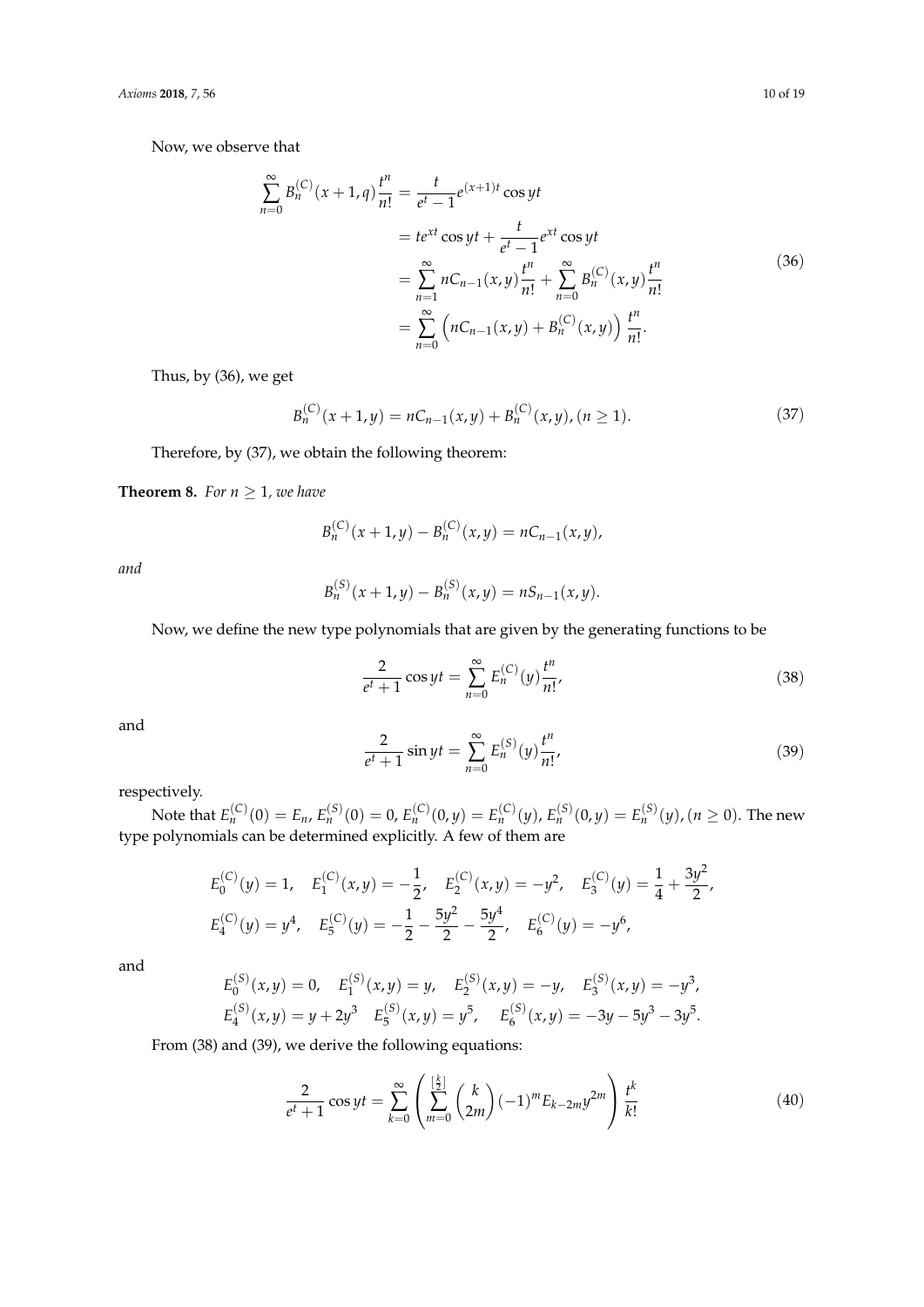$$
\frac{2}{e^t+1}\sin yt = \sum_{k=0}^{\infty} \left(\sum_{m=0}^{\left[\frac{k-1}{2}\right]} \binom{k}{2m+1}(-1)^m E_{k-2m-1}y^{2m+1}\right) \frac{t^k}{k!}.
$$
 (41)

By (38)–(41), we get

$$
E_n^{(C)}(y) = \sum_{m=0}^{\left[\frac{n}{2}\right]} \binom{n}{2m} (-1)^m y^{2m} E_{n-2m},\tag{42}
$$

and

$$
E_n^{(S)}(y) = \sum_{m=0}^{\left[\frac{n-1}{2}\right]} \binom{n}{2m+1} (-1)^m y^{2m+1} E_{n-2m-1}, \quad (k \ge 0).
$$
 (43)

From (12), (13), (38) and (39), we derive the following theorem:

**Theorem 9.** *For*  $n \geq 0$ *, we have* 

$$
E_n^{(C)}(x,y) = \sum_{k=0}^n \binom{n}{k} x^{n-k} E_k^{(C)}(y),
$$

*and*

$$
E_n^{(S)}(x,y) = \sum_{k=0}^n \binom{n}{k} x^{n-k} E_k^{(S)}(y).
$$

Now, we define the new type polynomials that are given by the generating functions to be

$$
\frac{t}{e^t - 1} \cos yt = \sum_{n=0}^{\infty} B_n^{(C)}(y) \frac{t^n}{n!},
$$
\n(44)

and

$$
\frac{t}{e^t - 1} \sin yt = \sum_{n=0}^{\infty} B_n^{(S)}(y) \frac{t^n}{n!},
$$
\n(45)

.

respectively.

Note that  $B_n^{(C)}(0)=B_n$ ,  $B_n^{(S)}(0)=0$ ,  $B_n^{(C)}(0,y)=B_n^{(C)}(y)$ ,  $B_n^{(S)}(0,y)=B_n^{(S)}(y)$ ,  $(n\geq 0).$  The new type polynomials can be determined explicitly. A few of them are

$$
B_0^{(C)}(x,y) = 1, \quad B_1^{(C)}(x,y) = -\frac{1}{2}, \quad B_2^{(C)}(x,y) = \frac{1}{6} - y^2,
$$
  

$$
B_3^{(C)}(x,y) = \frac{3y^2}{2}, \quad B_4^{(C)}(x,y) = -\frac{1}{30} - y^2 + y^4, \quad B_5^{(C)}(x,y) = \frac{5y^4}{2},
$$

and

$$
B_0^{(S)}(x,y) = 0, \quad B_1^{(S)}(x,y) = y, \quad B_2^{(S)}(x,y) = -y,
$$
  

$$
B_3^{(S)}(x,y) = \frac{y}{2} - y^3, \quad B_4^{(S)}(x,y) = 2y^3, \quad B_5^{(S)}(x,y) = -\frac{y}{6} - \frac{5y^3}{3} + y^5
$$

From (44) and (45), we derive the following equations:

$$
\frac{t}{e^t - 1} \cos yt = \sum_{k=0}^{\infty} \left( \sum_{m=0}^{\lfloor \frac{k}{2} \rfloor} {k \choose 2m} (-1)^m B_{k-2m} y^{2m} \right) \frac{t^k}{k!}
$$
(46)

$$
\frac{t}{e^t - 1} \sin yt = \sum_{k=0}^{\infty} \left( \sum_{m=0}^{\left[\frac{k-1}{2}\right]} \binom{k}{2m+1} (-1)^m B_{k-2m-1} y^{2m+1} \right) \frac{t^k}{k!}.
$$
 (47)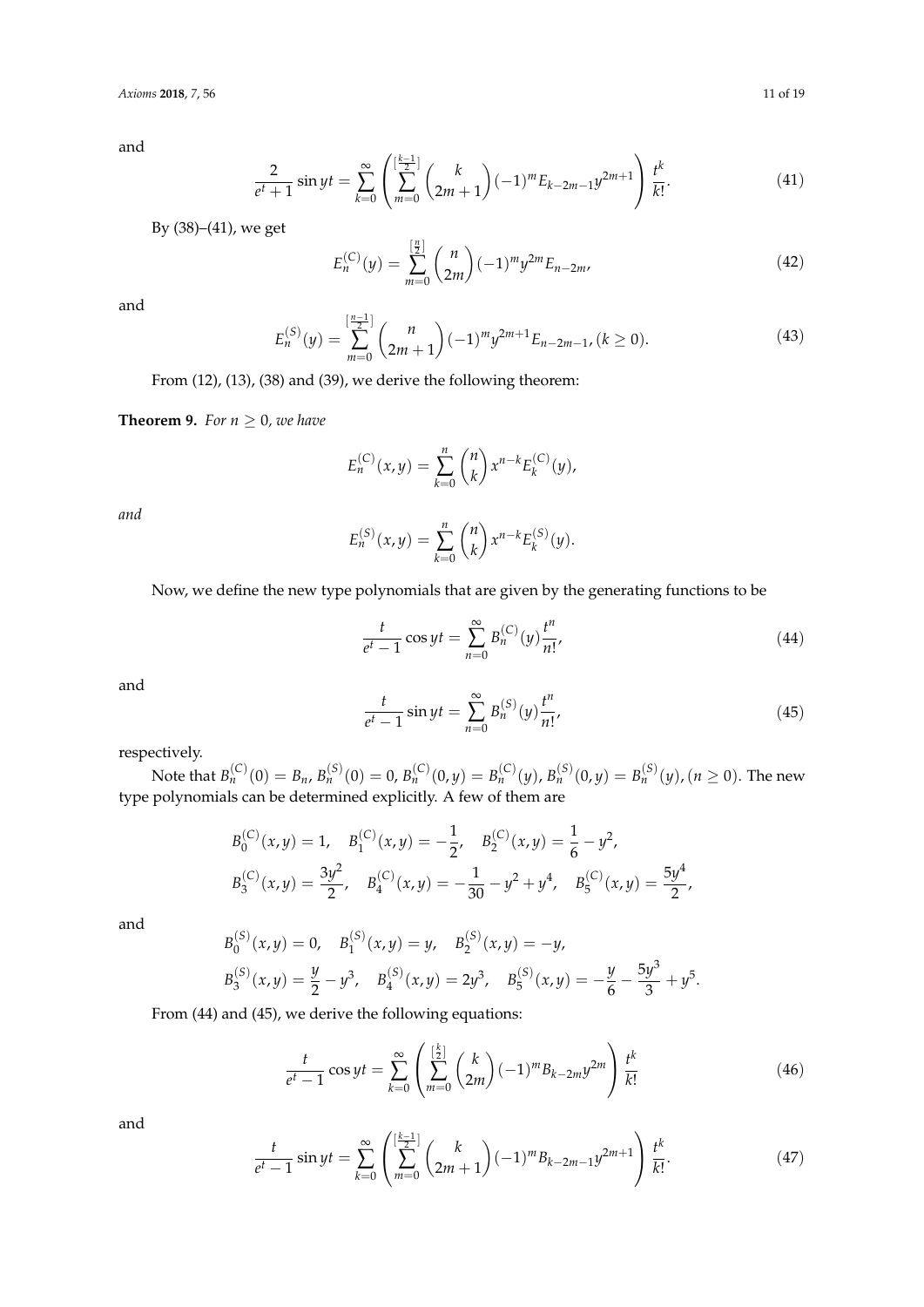By (44)–(47), we get

$$
B_n^{(C)}(y) = \sum_{m=0}^{\left[\frac{n}{2}\right]} \binom{n}{2m} (-1)^m y^{2m} B_{n-2m},\tag{48}
$$

and

$$
B_n^{(S)}(y) = \sum_{m=0}^{\left[\frac{n-1}{2}\right]} \binom{n}{2m+1} (-1)^m y^{2m+1} B_{n-2m-1}, \quad (k \ge 0).
$$
 (49)

From (32), (33), (44) and (45), we derive the following theorem:

**Theorem 10.** *For*  $n \geq 0$ *, we have* 

$$
B_n^{(C)}(x,y) = \sum_{k=0}^n \binom{n}{k} x^{n-k} B_k^{(C)}(y),
$$

*and*

$$
B_n^{(S)}(x,y) = \sum_{k=0}^n {n \choose k} x^{n-k} B_k^{(S)}(y).
$$

We remember that the classical Stirling numbers of the first kind  $S_1(n, k)$  and  $S_2(n, k)$  are defined by the relations (see [\[12\]](#page-18-2))

$$
(x)_n = \sum_{k=0}^n S_1(n,k)x^k \text{ and } x^n = \sum_{k=0}^n S_2(n,k)(x)_k,
$$
 (50)

respectively. Here,  $(x)_n = x(x-1)\cdots(x-n+1)$  denotes the falling factorial polynomial of order *n*. The numbers  $S_2(n, m)$  also admit a representation in terms of a generating function

$$
(et - 1)m = m! \sum_{n=m}^{\infty} S_2(n, m) \frac{t^n}{n!}.
$$
 (51)

By (12), (51) and by using Cauchy product, we get

$$
\sum_{n=0}^{\infty} E_n^{(C)}(x, y) \frac{t^n}{n!} = \left(\frac{2}{e^t + 1}\right) (1 - (1 - e^{-t}))^{-x} \cos yt
$$
  
\n
$$
= \left(\frac{2}{e^t + 1}\right) \cos yt \sum_{l=0}^{\infty} {x + l - 1 \choose l} (1 - e^{-t})^l
$$
  
\n
$$
= \sum_{l=0}^{\infty} < x >_l \frac{(e^t - 1)^l}{l!} \left(\frac{2}{e^t + 1}\right) e^{-lt} \cos yt
$$
  
\n
$$
= \sum_{l=0}^{\infty} < x >_l \sum_{n=0}^{\infty} S_2(n, l) \frac{t^n}{n!} \sum_{n=0}^{\infty} E_n^{(C)}(-l, y) \frac{t^n}{n!}
$$
  
\n
$$
= \sum_{n=0}^{\infty} \left(\sum_{l=0}^{\infty} \sum_{i=l}^n {n \choose i} S_2(i, l) E_{n-i}^{(C)}(-l, y) < x >_l \right) \frac{t^n}{n!},
$$
  
\n(52)

where  $\langle x \rangle_l = x(x+1) \cdots (x+l-1)(l \ge 1)$  with  $\langle x \rangle_l = 1$ .

By comparing the coefficients on both sides of (52), we have the following theorem: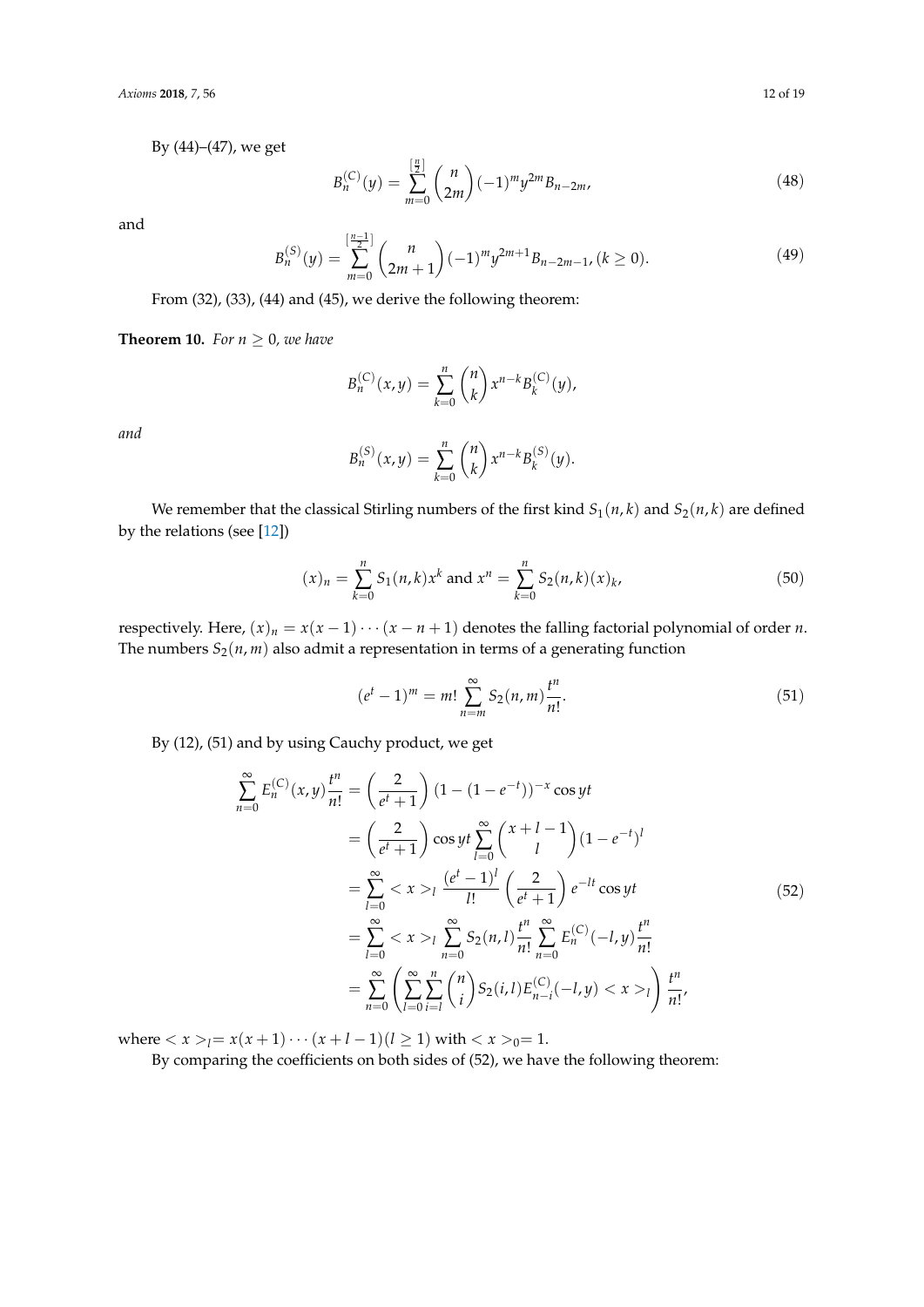**Theorem 11.** *For*  $n \in \mathbb{Z}_+$ *, we have* 

$$
E_n^{(C)}(x,y) = \sum_{l=0}^{\infty} \sum_{i=l}^n {n \choose i} S_2(i,l) E_{n-i}^{(C)}(-l,y) < x >_l,
$$
  

$$
E_n^{(S)}(x,y) = \sum_{l=0}^{\infty} \sum_{i=l}^n {n \choose i} S_2(i,l) E_{n-i}^{(S)}(-l,y) < x >_l.
$$

By (12), (38), (50), (51) and by using Cauchy product, we have

$$
\sum_{n=0}^{\infty} E_n^{(C)}(x, y) \frac{t^n}{n!} = \left(\frac{2}{e^t + 1}\right) ((e^t - 1) + 1)^x \cos(yt)
$$
  
\n
$$
= \frac{2}{e^t + 1} \cos(yt) \sum_{l=0}^{\infty} {x \choose l} (e^t - 1)^l
$$
  
\n
$$
= \sum_{l=0}^{\infty} (x)_l \frac{(e^t - 1)^l}{l!} \left(\frac{2}{e^t + 1} \cos(yt)\right)
$$
  
\n
$$
= \sum_{l=0}^{\infty} (x)_l \sum_{n=0}^{\infty} S_2(n, l) \frac{t^n}{n!} \sum_{n=0}^{\infty} E_n^{(C)}(y) \frac{t^n}{n!}
$$
  
\n
$$
= \sum_{n=0}^{\infty} \left(\sum_{l=0}^{\infty} \sum_{i=l}^n {n \choose i} (x)_l S_2(i, l) E_{n-i}^{(C)}(y) \right) \frac{t^n}{n!}.
$$
 (53)

By comparing the coefficients on both sides of (53), we have the following theorem:

<span id="page-12-0"></span>**Theorem 12.** *For*  $n \in \mathbb{Z}_+$ *, we have* 

$$
E_n^{(C)}(x,y) = \sum_{l=0}^{\infty} \sum_{i=l}^n {n \choose i} (x)_l S_2(i,l) E_{n-i}^{(C)}(y),
$$
  

$$
E_n^{(S)}(x,y) = \sum_{l=0}^{\infty} \sum_{i=l}^n {n \choose i} (x)_l S_2(i,l) E_{n-i}^{(S)}(y).
$$

By (4), (12), (38), (50), (51) and by using Cauchy product, we have

$$
\sum_{n=0}^{\infty} E_n^{(C)}(x, y) \frac{t^n}{n!}
$$
\n
$$
= \left(\frac{2}{e^t + 1}\right) e^{xt} \cos(yt)
$$
\n
$$
= \frac{(e^t - 1)^r}{r!} \frac{r!}{t^r} \left(\frac{t}{e^t - 1}\right)^r e^{xt} \sum_{n=0}^{\infty} E_n^{(C)}(y) \frac{t^n}{n!}
$$
\n
$$
= \frac{(e^t - 1)^r}{r!} \left(\sum_{n=0}^{\infty} \mathbf{B}_n^{(r)}(x) \frac{t^n}{n!} \right) \left(\sum_{n=0}^{\infty} E_n^{(C)}(y) \frac{t^n}{n!} \right) \frac{r!}{t^r}
$$
\n
$$
= \sum_{n=0}^{\infty} \left(\sum_{l=0}^n \frac{\binom{n}{l}}{\binom{l+r}{r}} S_2(l+r, r) \sum_{i=0}^{n-l} \binom{n-l}{i} \mathbf{B}_i^{(r)}(x) E_{n-l-i}^{(C)}(y) \right) \frac{t^n}{n!}.
$$

By comparing the coefficients on both sides, we have the following theorem: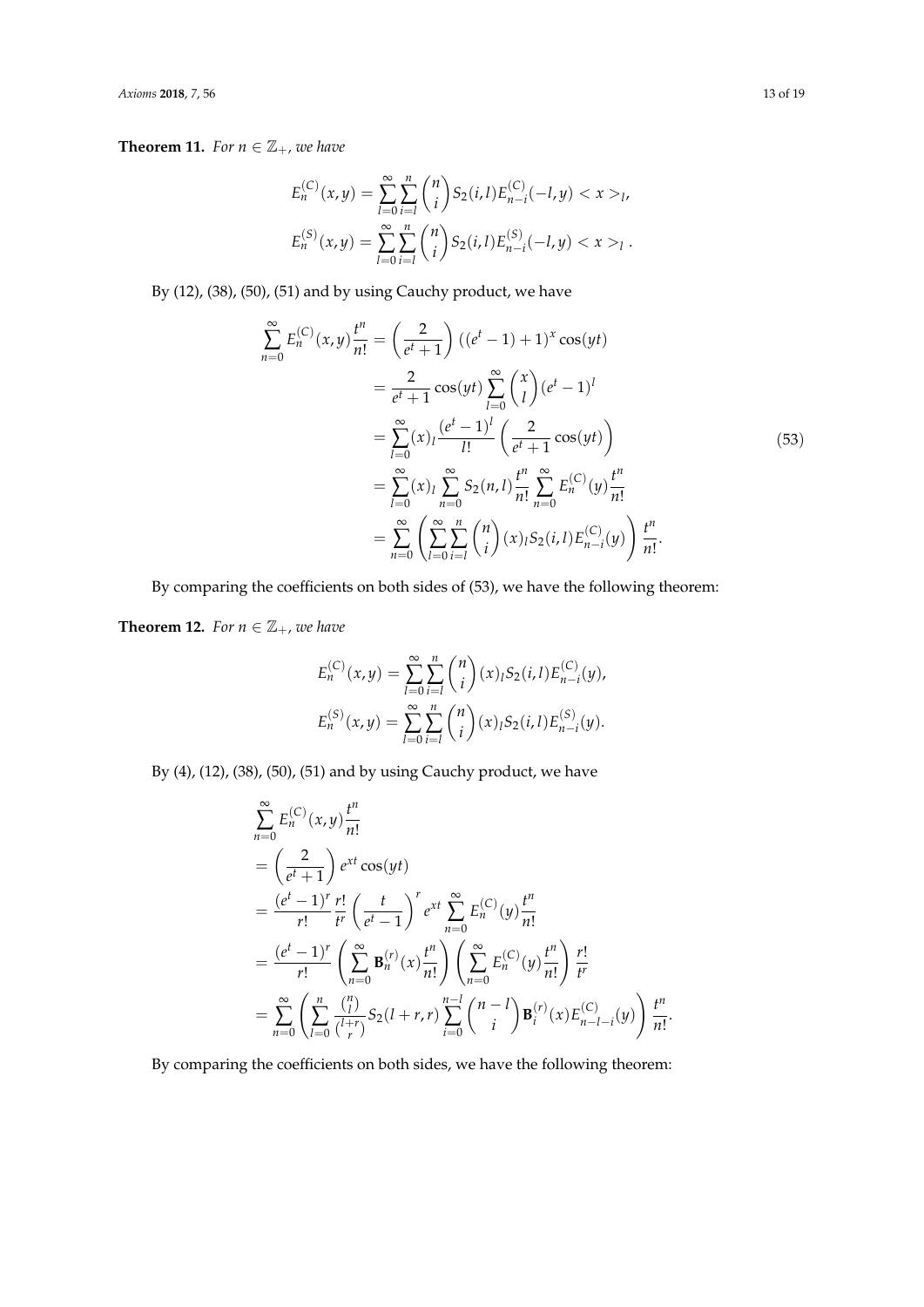**Theorem 13.** *For*  $n \in \mathbb{Z}_+$  *and*  $r \in \mathbb{N}$ *, we have* 

$$
E_n^{(C)}(x,y) = \sum_{l=0}^n \frac{\binom{n}{l}}{\binom{l+r}{r}} S_2(l+r,r) \sum_{i=0}^{n-l} \binom{n-l}{i} E_{n-l-i}^{(C)}(y) \mathbf{B}_i^{(r)}(x),
$$
  

$$
E_n^{(S)}(x,y) = \sum_{l=0}^n \frac{\binom{n}{l}}{\binom{l+r}{r}} S_2(l+r,r) \sum_{i=0}^{n-l} \binom{n-l}{i} E_{n-l-i}^{(S)}(y) \mathbf{B}_i^{(r)}(x).
$$

By (5), (12), (38), (50), (51) and by using the Cauchy product, we get

$$
\sum_{n=0}^{\infty} E_n^{(C)}(x, y) \frac{t^n}{n!} = \left(\frac{2}{e^t + 1}\right) e^{xt} \cos(yt)
$$
  
\n
$$
= \frac{(e^t - u)^r}{(1 - u)^r} \left(\frac{1 - u}{e^t - u}\right)^r e^{xt} \left(\frac{2}{e^t + 1}\right) \cos(yt)
$$
  
\n
$$
= \sum_{n=0}^{\infty} \mathbf{H}_n^{(r)}(u, x) \frac{t^n}{n!} \sum_{i=0}^r {r \choose i} e^{it} (-u)^{r-i} \frac{1}{(1 - u)^r} \left(\frac{2}{e^t + 1}\right) \cos(yt)
$$
  
\n
$$
= \frac{1}{(1 - u)^r} \sum_{i=0}^r {r \choose i} (-u)^{r-i} \sum_{n=0}^{\infty} \mathbf{H}_n^{(r)}(u, x) \frac{t^n}{n!} \sum_{n=0}^{\infty} E_n^{(C)}(i, y) \frac{t^n}{n!}
$$
  
\n
$$
= \sum_{n=0}^{\infty} \left(\frac{1}{(1 - u)^r} \sum_{i=0}^r {r \choose i} (-u)^{r-i} \sum_{l=0}^n {n \choose l} \mathbf{H}_l^{(r)}(u, x) E_{n-l}^{(C)}(i, y) \right) \frac{t^n}{n!}.
$$

By comparing the coefficients on both sides, we have the following theorem:

<span id="page-13-0"></span>**Theorem 14.** *For*  $n \in \mathbb{Z}_+$  *and*  $r \in \mathbb{N}$ *, we have* 

$$
E_n^{(C)}(x,y) = \frac{1}{(1-u)^r} \sum_{i=0}^r \sum_{l=0}^n {r \choose i} {n \choose l} (-u)^{r-i} \mathbf{H}_l^{(r)}(u,x) E_{n-l}^{(C)}(i,y),
$$
  

$$
E_n^{(S)}(x,y) = \frac{1}{(1-u)^r} \sum_{i=0}^r \sum_{l=0}^n {r \choose i} {n \choose l} (-u)^{r-i} \mathbf{H}_l^{(r)}(u,x) E_{n-l}^{(S)}(i,y).
$$

By Theorems [12](#page-12-0)[–14,](#page-13-0) we have the following corollary.

**Corollary 3.** *For*  $n \in \mathbb{Z}_+$  *and*  $r \in \mathbb{N}$ *, we have* 

$$
\sum_{l=0}^{\infty} \sum_{i=l}^{n} {n \choose i} (x)_l S_2(i,l) E_{n-i}^{(C)}(y)
$$
  
= 
$$
\frac{1}{(1-u)^r} \sum_{i=0}^r \sum_{l=0}^n {r \choose i} {n \choose l} (-u)^{r-i} \mathbf{H}_l^{(r)}(u,x) E_{n-l}^{(C)}(i,y)
$$
  
= 
$$
\sum_{l=0}^n \frac{{n \choose l}}{l+r \choose r} S_2(l+r,r) \sum_{i=0}^{n-l} {n-l \choose i} E_{n-l-i}^{(C)}(y) \mathbf{B}_i^{(r)}(x).
$$

## **3. Distribution of Zeros of the Cosine–Euler and Sine–Euler Polynomials**

This section aims to demonstrate the benefit of using numerical investigation to support theoretical prediction and to discover a new interesting pattern of the zeros of the cosine–Euler and sine–Euler polynomials. Using a computer, a realistic study for the cosine–Euler polynomials  $E_n^{(\mathsf{C})}(x,y)$  and sine–Euler polynomials  $E_n^{(S)}(x,y)$  is very interesting. It is the aim of this paper to observe an interesting phenomenon of "scattering" of the zeros of the the cosine–Euler polynomials  $E_n^{(C)}(x,y)$  and sine–Euler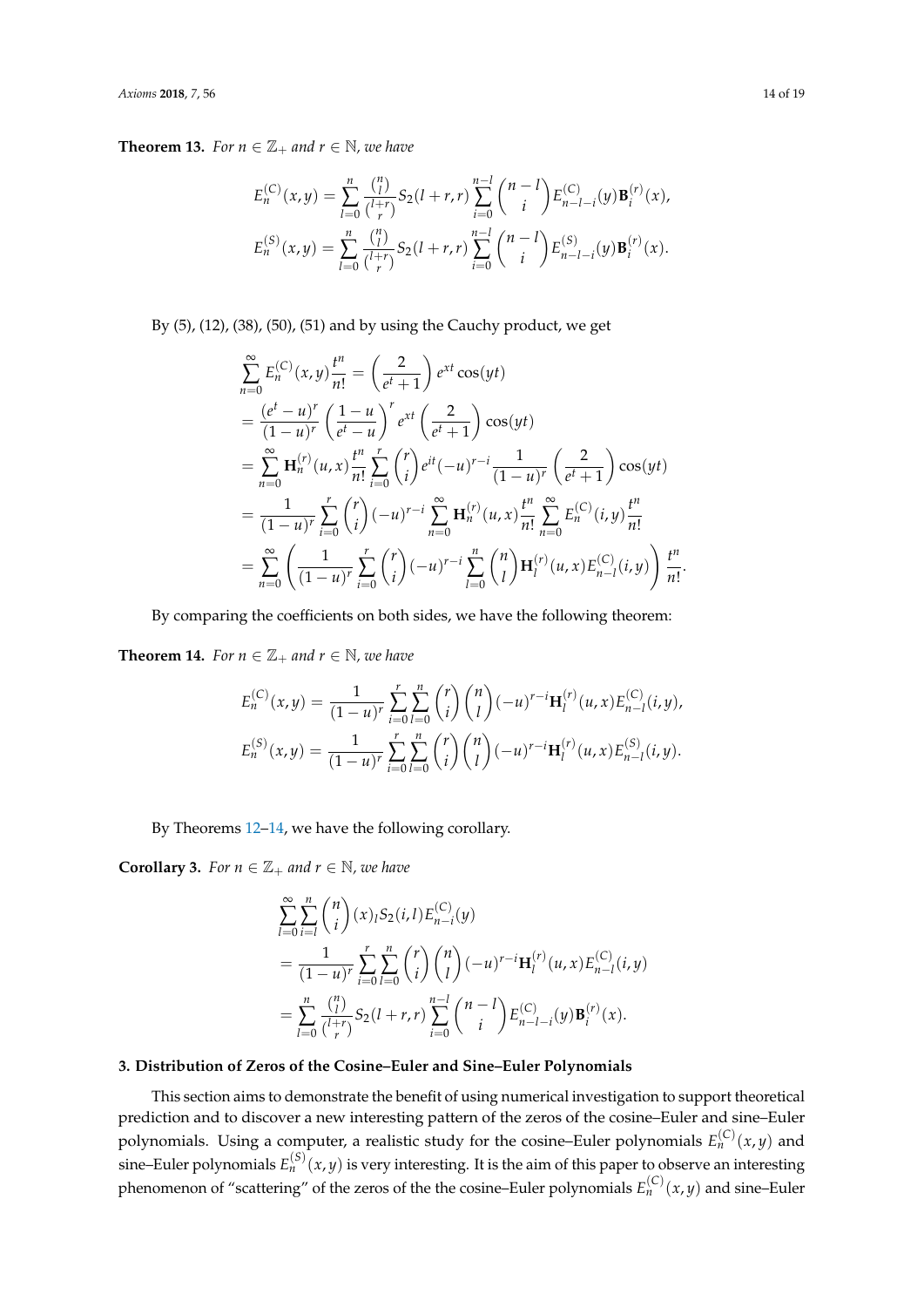polynomials  $E_n^{(S)}(x,y)$  in a complex plane. We investigate the beautiful zeros of the cosine–Euler and sine–Euler polynomials by using a computer. We plot the zeros of the cosine–Euler polynomials  $E_n^{(C)}(x, y)$  (Figure [1\)](#page-14-0).

In Figure [1](#page-14-0) (top-left), we choose  $n = 30$  and  $y = -3$ . In Figure 1 (top-right), we choose  $n = 30$ and  $y = 0$ . In Figure [1](#page-14-0) (bottom-left), we choose  $n = 30$  and  $y = 1/2$ . In Figure 1 (bottom-right), we choose  $n = 30$  and  $y = 3$ .

<span id="page-14-0"></span>We plot the zeros of the sine–Euler polynomials  $E_n^{(S)}(x,y)$  (Figure [2\)](#page-15-0).



**Figure 1.** Zeros of  $E_n^{(C)}(x, y)$ .

In Figure [2](#page-15-0) (top-left), we choose  $n = 30$  and  $x = −3$ . In Figure 2 (top-right), we choose  $n = 30$ and  $x = -1$ . In Figure [2](#page-15-0) (bottom-left), we choose  $n = 30$  and  $x = 1$ . In Figure 2 (bottom-right), we choose  $n = 30$  and  $x = 3$ .

We observe that  $E_n^{(C)}(x,a)$ ,  $x \in \mathbb{C}$  has  $Re(x) = \frac{1}{2}$  reflection symmetry in addition to the usual *Im*(*x*) = 0 reflection symmetry analytic complex functions, where *a*  $\in \mathbb{R}$ ( Figures [1](#page-14-0) and [2\)](#page-15-0).

Since

$$
\sum_{n=0}^{\infty} E_n^{(C)} (1 - x, -y) \frac{(-1)^n t^n}{n!} = \frac{2}{e^{-t} + 1} e^{(1-x)(-t)} \cos yt
$$

$$
= \frac{2}{e^t + 1} e^{xt} \cos yt = \sum_{n=0}^{\infty} E_n^{(C)} (x, y) \frac{t^n}{n!},
$$

we obtain

$$
E_n^{(C)}(x,y) = (-1)^n E_n^{(C)}(1-x,-y), \quad E_n^{(C)}(x,y) = (-1)^n E_n^{(C)}(1-x,y),
$$
  

$$
E_n^{(S)}(x,y) = (-1)^n E_n^{(S)}(1-x,-y), \quad E_n^{(S)}(x,y) = (-1)^{n+1} E_n^{(S)}(1-x,y).
$$

Hence, we have the following theorem: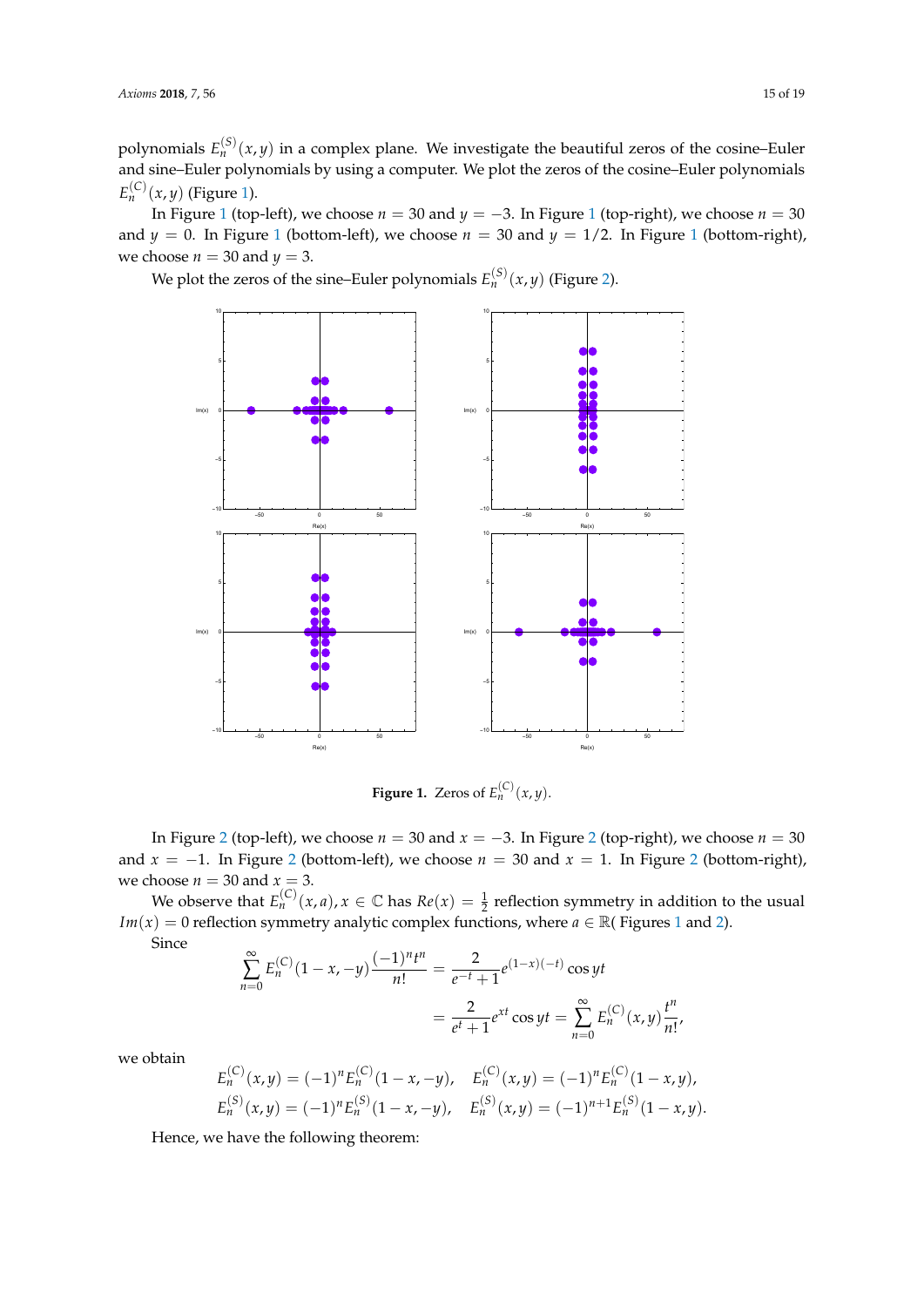**Theorem 15.** *If*  $n \equiv 1 \pmod{2}$ *, then* 

$$
E_n^{(C)}(1/2, y) = 0, \quad B_n^{(C)}(1/2, y) = 0, \text{ for } n \in \mathbb{N}.
$$

*If*  $n \equiv 0 \pmod{2}$ *, then* 

$$
E_n^{(S)}(1/2, y) = 0, \quad B_n^{(S)}(1/2, y) = 0, \text{ for } n \in \mathbb{N}.
$$

Our numerical results for numbers of real and complex zeros of the cosine–Euler polynomials  $E_n^{(C)}(x,y) = 0$  are displayed (Table [1\)](#page-15-1).

<span id="page-15-0"></span>

**Figure 2.** Zeros of  $E_n^{(S)}(x,y)$ .

<span id="page-15-1"></span>

|          | $y=-3$                                            | $y=2$ |  |  |
|----------|---------------------------------------------------|-------|--|--|
| Degree n | Real Zeros Complex Zeros Real Zeros Complex Zeros |       |  |  |
|          |                                                   |       |  |  |
|          |                                                   |       |  |  |
|          |                                                   |       |  |  |
|          |                                                   |       |  |  |
|          |                                                   |       |  |  |
|          |                                                   |       |  |  |
|          |                                                   |       |  |  |
|          |                                                   |       |  |  |
|          |                                                   |       |  |  |
|          |                                                   |       |  |  |
|          |                                                   |       |  |  |

**Table 1.** Numbers of real and complex zeros of  $E_n^{(C)}(x, y)$ .

Our numerical results for numbers of real and complex zeros of the sine–Euler polynomials  $E_n^{(S)}(x,y) = 0$  are displayed (Table [2\)](#page-16-0).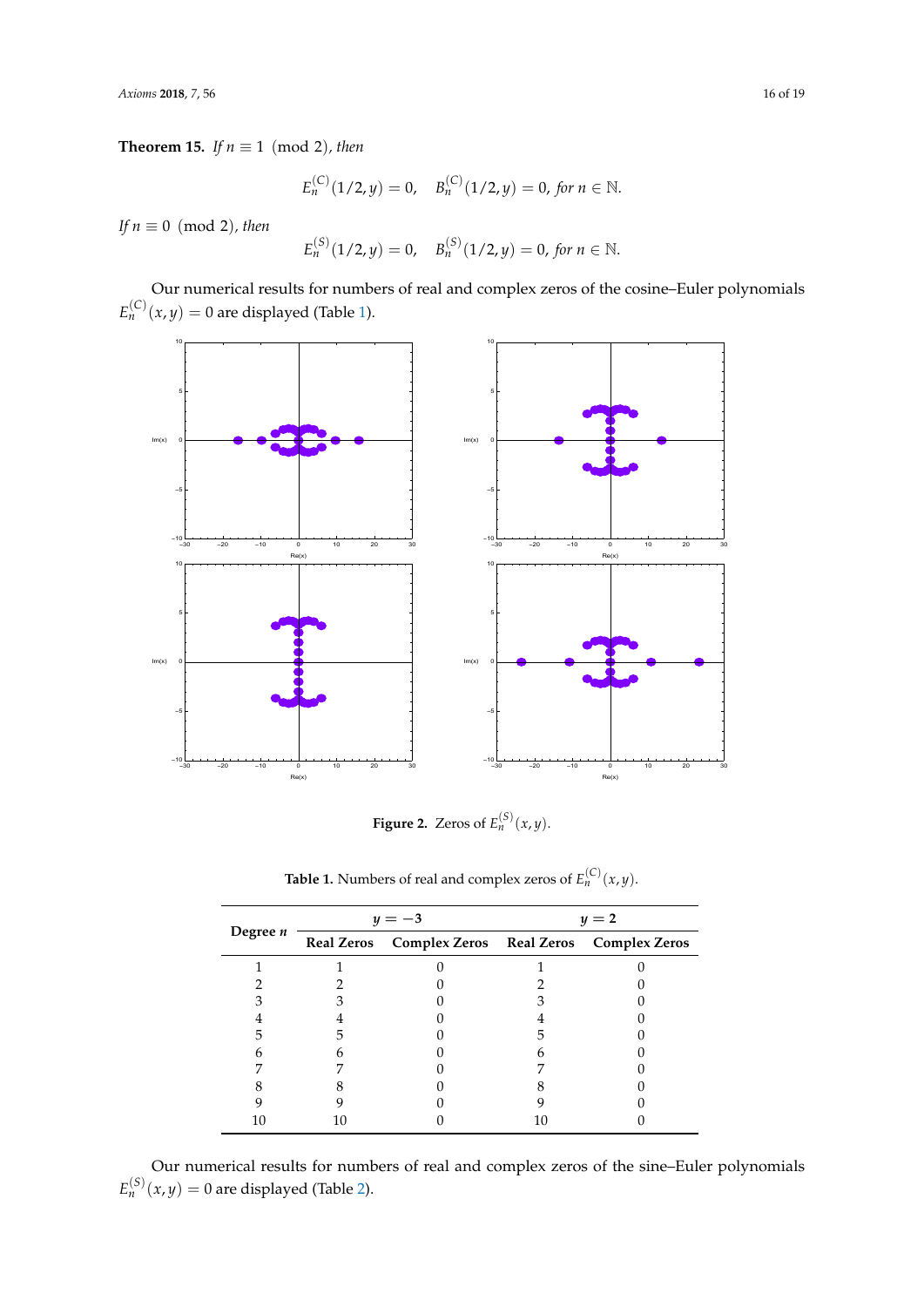Stacks of zeros of the cosine–Euler polynomials  $E_n^{(C)}(x,y)$  for  $1 \leq n \leq 40$  from a 3D structure are presented (Figure [3\)](#page-16-1).

In Figure [3](#page-16-1) (left), we choose  $y = -3$ . In Figure 3 (right), we choose  $y = 1/2$ . The plot of real zeros of the cosine–Euler polynomials  $E_n^{(C)}(x, y)$  for  $1 \le n \le 40$  structure are presented (Figure [4\)](#page-16-2).

<span id="page-16-0"></span>In Figure [4](#page-16-2) (left), we choose *y* = −3. In Figure [4](#page-16-2) (right), we choose *y* = 1/2. Stacks of zeros of the sine–Euler polynomials  $E_n^{(S)}(x,y)$  for  $1 \leq n \leq 40$  from a 3D structure are presented (Figure [5\)](#page-17-0).

| Degree $n$ | $x=-3$                                            | $x=1$ |  |  |
|------------|---------------------------------------------------|-------|--|--|
|            | Real Zeros Complex Zeros Real Zeros Complex Zeros |       |  |  |
|            |                                                   |       |  |  |
|            |                                                   |       |  |  |
|            |                                                   |       |  |  |
|            |                                                   |       |  |  |
|            |                                                   |       |  |  |
|            |                                                   |       |  |  |
|            |                                                   |       |  |  |
|            |                                                   |       |  |  |
|            |                                                   |       |  |  |
|            |                                                   |       |  |  |

**Table 2.** Numbers of real and complex zeros of  $E_n^{(S)}(x, y)$ .

<span id="page-16-1"></span>

**Figure 3.** Stacks of zeros of  $E_n^{(C)}(x, y)$ ,  $1 \le n \le 40$ .

<span id="page-16-2"></span>

**Figure 4.** Real zeros of  $E_n^{(C)}(x, y)$ .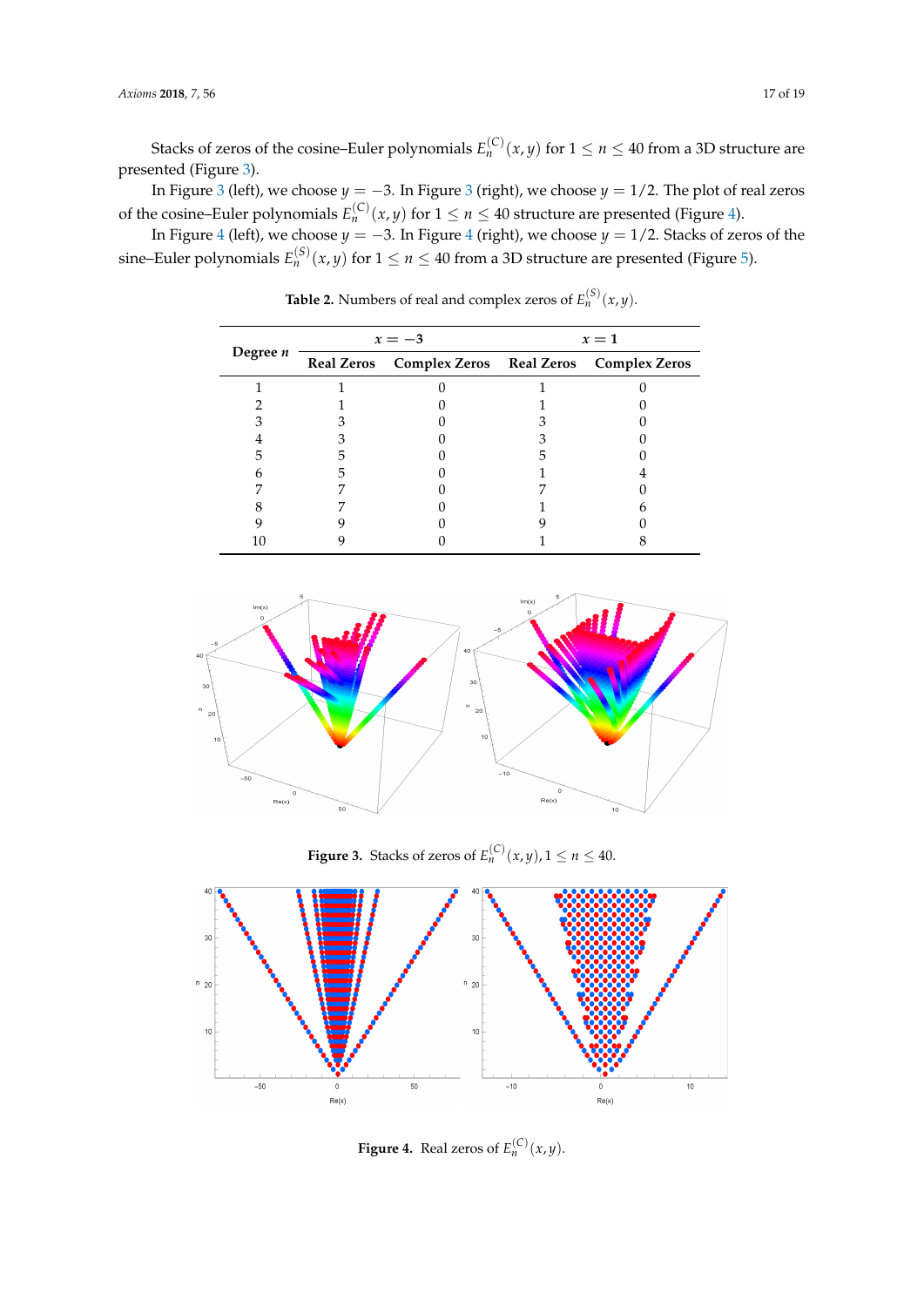<span id="page-17-0"></span>

**Figure 5.** Stacks of zeros of  $E_n^{(S)}(x, y)$ ,  $1 \le n \le 40$ .

<span id="page-17-1"></span>In Figure [5](#page-17-0) (left), we choose  $x = -3$  $x = -3$ . In Figure 3 (right), we choose  $x = 1$ . The plot of real zeros of the sine–Euler polynomials  $E_n^{(S)}(x, y)$  for  $1 \le n \le 40$  structure are presented (Figure [6\)](#page-17-1).



**Figure 6.** Real zeros of  $E_n^{(S)}(x, y)$ .

In Figure [6](#page-17-1) (left), we choose  $x = -3$ . In Figure 6 (right), we choose  $x = 1$ .

We observe a remarkable regular structure of the complex roots of the cosine–Euler polynomials  $E_n^{(C)}(x,y)$ . We also hope to verify a remarkable regular structure of the complex roots of the cosine–Euler polynomials  $E_n^{(C)}(x,y)$ . Next, we calculated an approximate solution satisfying  $E_n^{(\mathcal{C})}(x,y) = 0, x \in \mathbb{R}.$  The results are given in Table [3.](#page-17-2)

**Table 3.** Approximate solutions of  $E_n^{(C)}(x, -3) = 0, x \in \mathbb{R}$ .

<span id="page-17-2"></span>

| Degree $n$ |            |            |             | $\boldsymbol{\mathcal{X}}$ |         |         |        |
|------------|------------|------------|-------------|----------------------------|---------|---------|--------|
|            |            |            |             | 0.50000                    |         |         |        |
| 2          |            |            | $-2.5414.$  | 3.5414                     |         |         |        |
| 3          |            |            | $-4.7678$   | 0.50000,                   | 5.7678  |         |        |
| 4          |            | $-6.8305.$ | $-0.82832.$ | 1.8283,                    | 7.8305  |         |        |
| 5          |            | $-8.8303,$ | $-1.8336,$  | 0.50000,                   | 2.8336, | 9.8303  |        |
| 6          |            | $-10.799.$ | $-2.7017.$  | $-0.40666$ ,               | 1.4067. | 3.7017, | 11.799 |
| 7          | $-12.751,$ | $-3.4960.$ | $-1.1389.$  | 0.50000.                   | 2.1389. | 4.4960. | 13.751 |

Next, we calculated an approximate solution satisfying  $E_n^{(S)}(x,y) = 0, y \in \mathbb{R}$ . The results are given in Table [4.](#page-18-3)